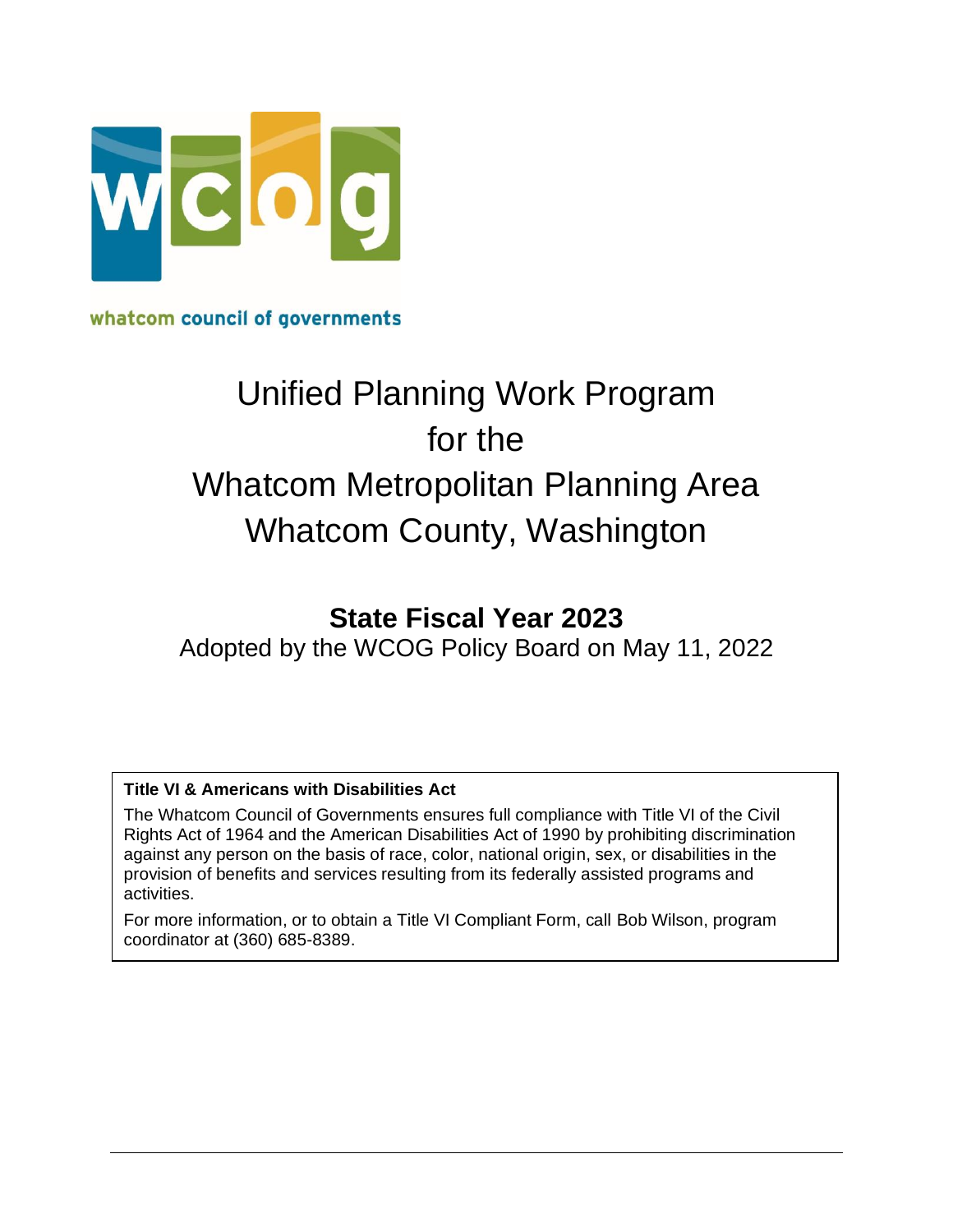# <span id="page-1-0"></span>**Contents**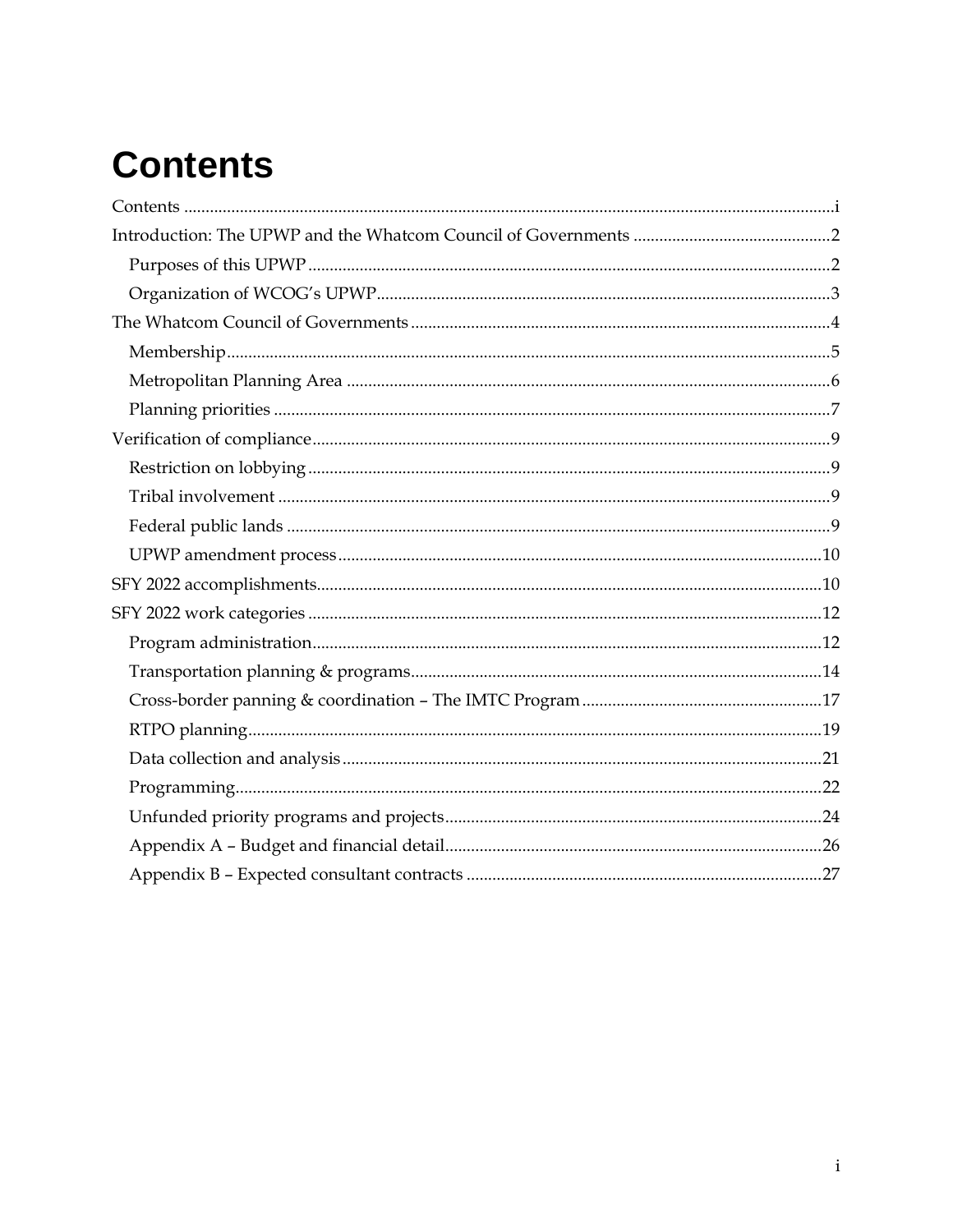# <span id="page-2-0"></span>**Introduction: The UPWP and the Whatcom Council of Governments**

A Unified Planning Work Program (UPWP) is required periodically (annually or biennially) of Metropolitan Planning Organizations (MPOs) and Regional Transportation Planning Organizations (RTPOs). The Whatcom Council of Governments (WCOG) is the federally recognized MPO for the Bellingham Urbanized Area and the state designated RTPO for the entirety of Whatcom County, Washington. While WCOG assumed those responsibilities in 1982 and 1990, respectively, it came into existence in 1966 as a regional conference of governments enabled by an act of the Washington State Legislature (RCW [36.64.080\)](http://app.leg.wa.gov/RCW/default.aspx?cite=36.64.080).

This UPWP documents anticipated uses of federal and state funding for MPO and RTPO activities over the upcoming state fiscal year (SFY) 2023.

The federal funds WCOG uses to conduct metropolitan transportation planning come from the Federal Highway Administration (FHWA) and the Federal Transit Administration (FTA). Those funds pass through the Washington State Department of Transportation (WSDOT) along with WCOG's allocation of state funds for its RTPO activities. As part of their administrative responsibilities, WSDOT, FHWA, and FTA are responsible for verifying that UPWP documents are complete and contain sufficient detail to support its subsequent reporting of MPO expenditures to the U.S. Department of Transportation (USDOT).

# <span id="page-2-1"></span>**Purposes of this UPWP**

The UPWP serves multiple purposes:

- It confirms for WSDOT, FHWA, and FTA that an appropriate *cooperative, comprehensive and continuing* (3C) planning process is in place;
- It includes sufficient detail for WSDOT's Tribal and Regional Integrated Planning (TRIP) office to determine the eligibility of funding.
- It meets WCOG's federal and state requirements as an MPO and RTPO, respectively, to prepare and submit a UPWP annually;
- It provides useful information for the public, the Whatcom Transportation Policy Board (WTPB), member jurisdictions, and partner agencies about how WCOG activities are funded and how they complement each other to achieve progress toward adopted regional objectives; and
- It supports program management and reporting.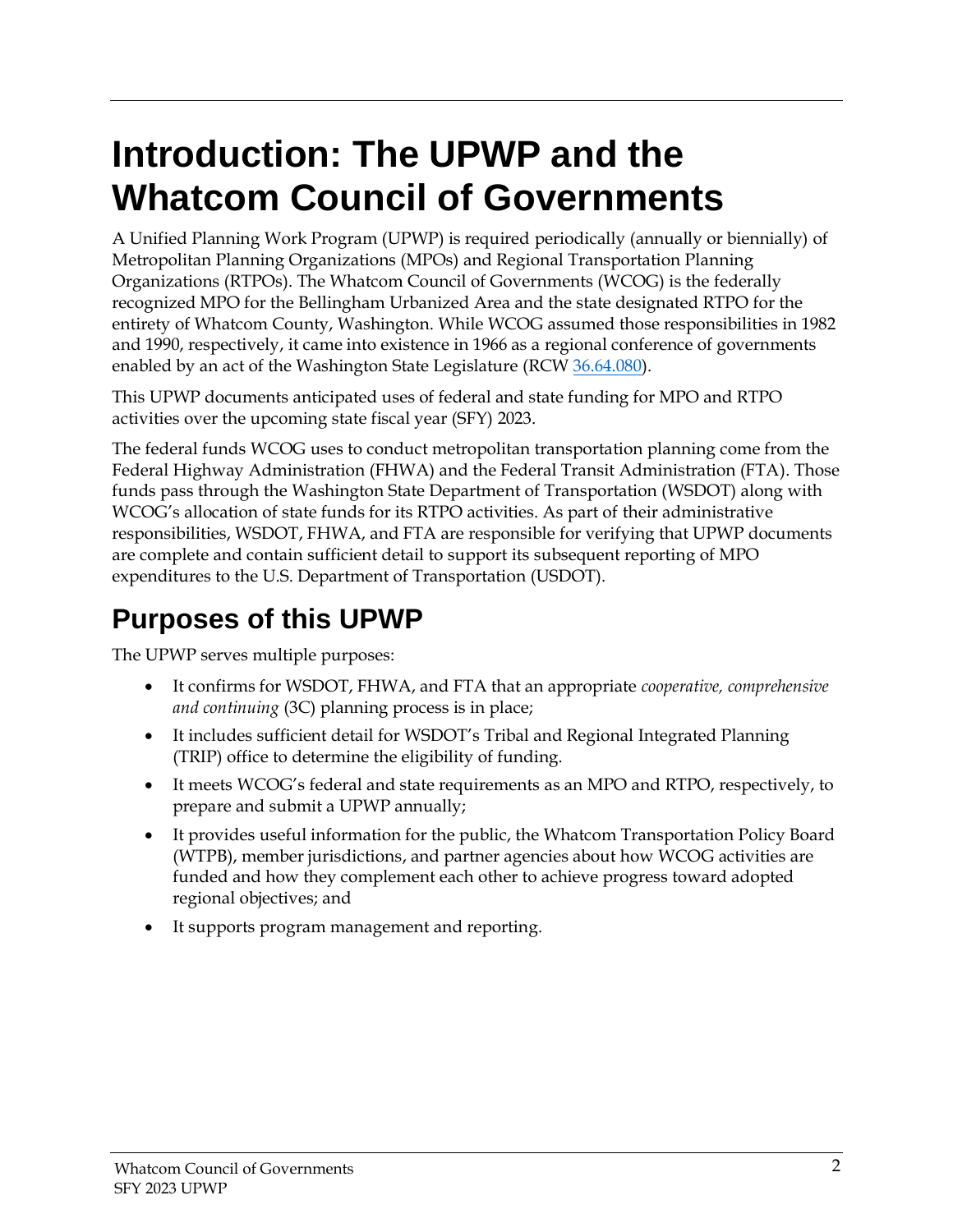# <span id="page-3-0"></span>**Organization of WCOG's UPWP**

WCOG's UPWP is organized to provide a description of all work activities planned for Washington State fiscal year (SFY) 2023 and facilitate the TRIP's review and evaluation of functions and expenditures related to federal and state planning funds. The individual work **activities** in WCOG's work plan are organized under the following seven **categories.**

- 1. Program administration
- 2. Transportation planning & Programs
- 3. RTPO planning,
- 4. Regional mobility programs,
- 5. Data collection & analysis,
- 6. Programming
- 7. Unfunded priority programs and projects.

WCOG's UPWP will provide detail on anticipated activities within each of the above categories. While many of WCOG's planned activities are funded by the PL and FTA funds that the WSDOT offices administer, others are funded from other FHWA programs, state funds, local funds, and Canadian funds (for certain border related projects). While all anticipated SFY 2023 activities are grouped under the seven categories, each activity section header also includes a notation of funding source types.

Each of the activities to be undertaken by WCOG in SFY 2023 is explained using the following format:

#### **Category** (listed above)

**Activity** (varying number under each category)

- Performance (i.e., who will perform the work)
- **Products**
- **Schedule**
- **Funding** (sources to be used)

#### **Budget and financial table**

WSDOT UPWP guidelines include a budget/financial table template to be used to provide a summary of all MPO/RTPO activities funded by PL, FTA 5303 and/or RTPO funds along with the sources of proposed match and other funds as required by 23 CFR 450.308. This table is included as Appendix A.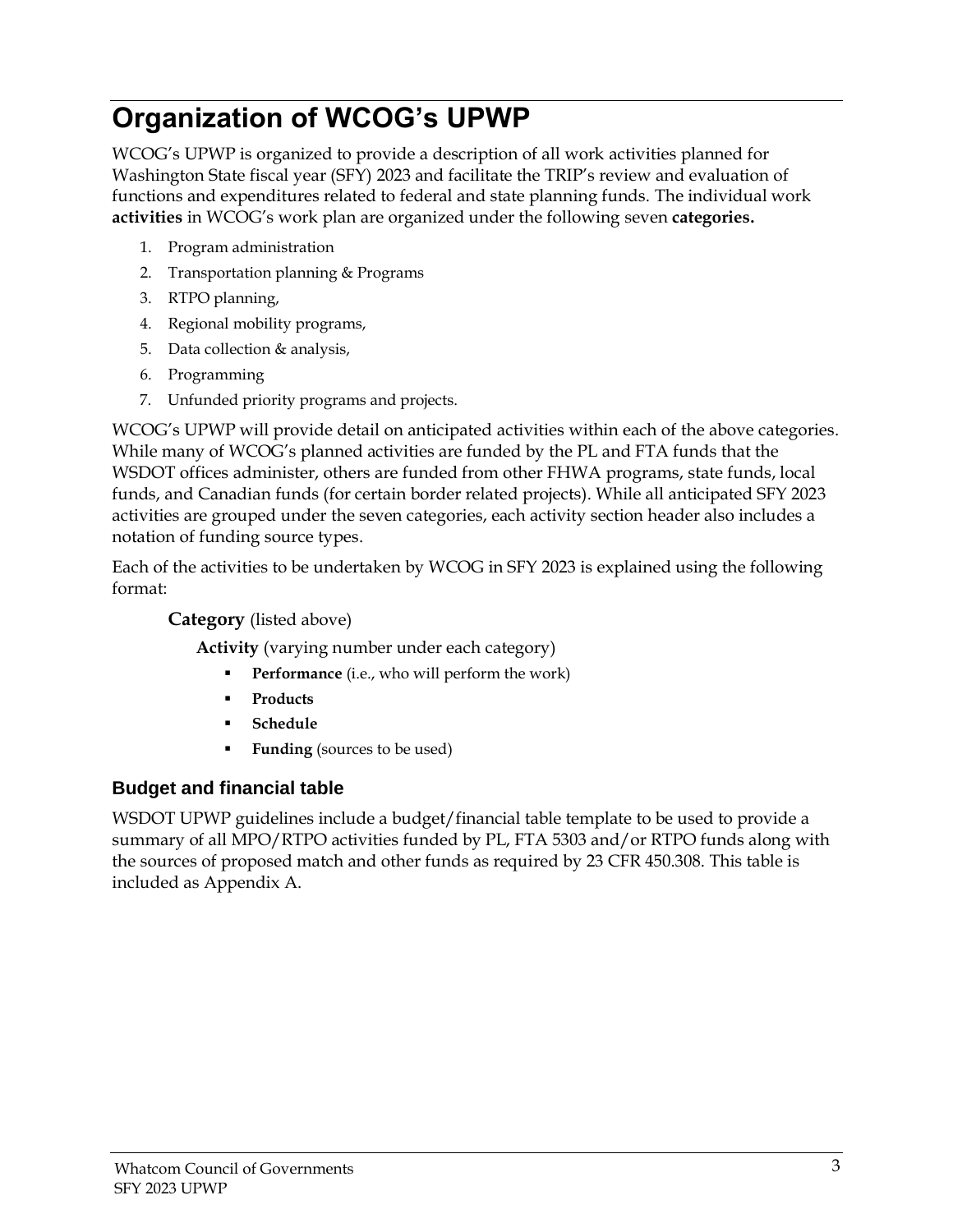# <span id="page-4-0"></span>**The Whatcom Council of Governments**

This section reviews how WCOG is organized, the membership of the Council Board and the Policy Board, the geographic coverage related to WCOG's responsibilities and work plan, and the current planning priorities. Organization

# **Organization**

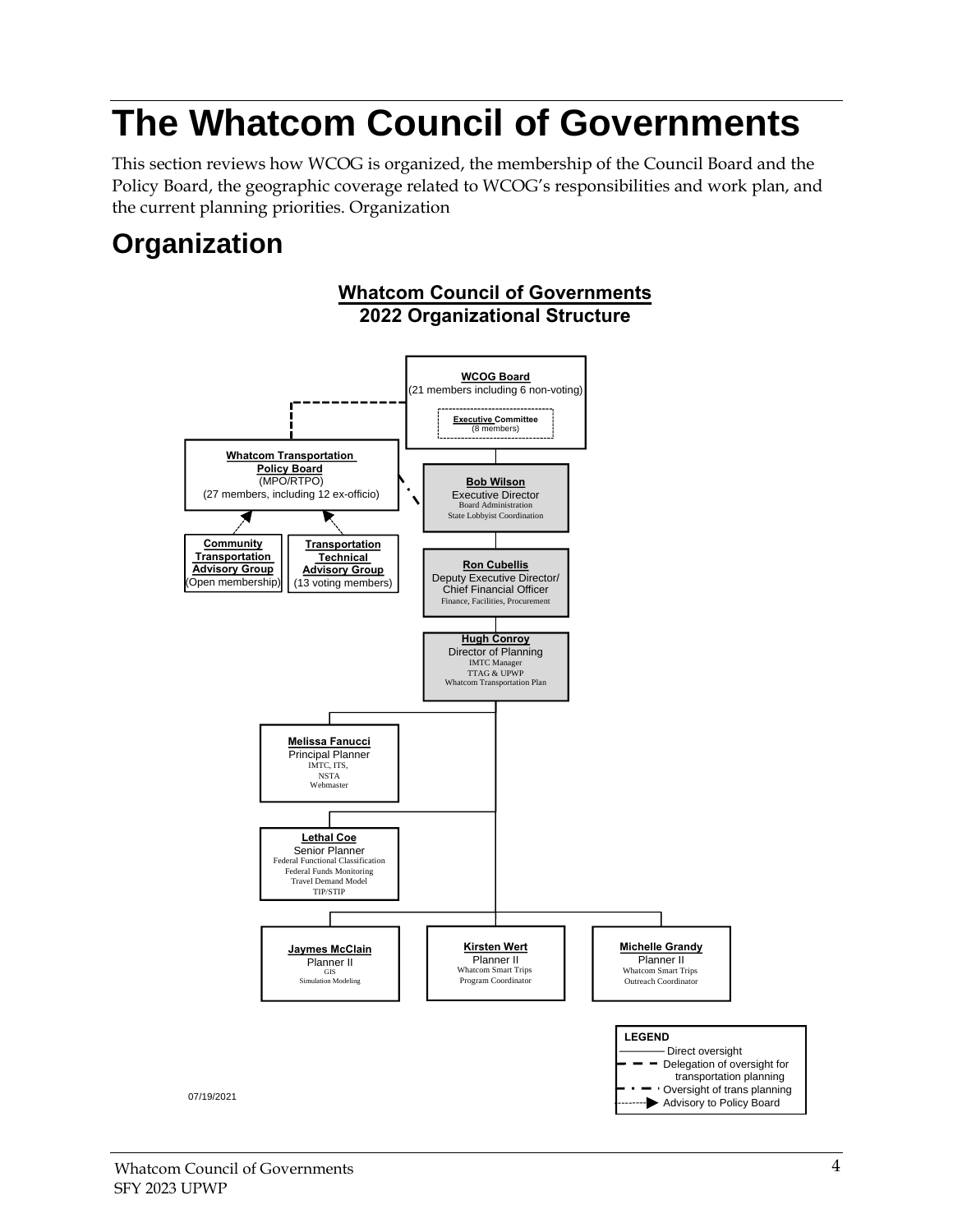# <span id="page-5-0"></span>**Membership**

The table below lists the region's governments, districts, agencies, and institutions that participate on WCOG Council Board, its MPO-RTPO Policy Board, or both along with the individuals currently<sup>1</sup> serving.

| Entity                                         | <b>Position</b>                    | <b>Council Board</b><br>2021 Representatives | <b>MPO - RTPO</b><br><b>Policy Board</b> |               |
|------------------------------------------------|------------------------------------|----------------------------------------------|------------------------------------------|---------------|
|                                                | Executive                          |                                              |                                          |               |
| <b>Whatcom County</b>                          | Councilmember                      | Kaylee Galloway                              | $\bullet$                                | $\bullet$     |
|                                                | Councilmember                      | Kathy Kershner                               | $\bullet$                                |               |
|                                                | Mayor                              | Seth Fleetwood                               | $\bullet$                                | $\bullet$     |
| City of Bellingham                             | Councilmember                      | Kristina Michele Martens                     | $\bullet$                                | $\bullet$     |
|                                                | Councilmember                      | Michael Lilliquist                           |                                          |               |
| City of Blaine                                 | Mavor Pro Tem                      | <b>Richard May</b>                           | $\bullet$                                | $\bullet$     |
| City of Everson                                | Mayor                              | John Perry                                   | $\bullet$                                | $\bullet$     |
| City of Ferndale                               | Mayor                              | Greg Hansen                                  |                                          |               |
| City of Lynden                                 | Mayor                              | Scott Korthuis                               |                                          | $\bullet$     |
| City of Nooksack                               | Councilmember                      | Kevin Hester                                 |                                          | $\bullet$     |
| City of Sumas                                  | Mayor                              | <b>Bruce Bosch</b>                           |                                          | $\bullet$     |
| Port of Bellingham                             | Commisioner                        | <b>Bobby Briscoe</b>                         |                                          | $\bullet$     |
| Lummi Indian Business Council                  | Chair                              |                                              | $\bullet$                                |               |
| Nooksack Tribal Council                        | <b>Tribal Council Chair</b>        |                                              | $\bullet$                                |               |
| Lake Whatcom Water & Sewer District            | Commisioner                        | <b>Todd Criton</b>                           | $\bullet$                                |               |
|                                                | General Manager                    | Les Reardanz                                 | $\bullet$                                |               |
| <b>Whatcom Transportation Authority</b>        | Board member                       | Michael Lilliquist                           |                                          | $\bullet$     |
| The Opportunity Council                        | <b>Executive Director</b>          | $\bullet$                                    |                                          |               |
| WA State Dept. of Transportation               | Mt. Baker Area - Asst. Reg. Admin. | Chris Damitio                                |                                          |               |
| Western Washington University                  | <b>VP for University Relations</b> | Chris Roselli                                | ۰                                        | ۰             |
| Sudden Valley Association                      | Board member                       | Dan Pike                                     | $\bullet$                                |               |
| Whatcom Council of Governments                 | <b>WTPB Secretary</b>              | Robert Wilson                                |                                          | $\bullet$     |
| <b>Transportation Technical Advisory Group</b> | representative                     | Chris Comeau                                 |                                          | $\bullet$     |
| WA State House of Representatives              | Representative, 42nd District      | Sharon Shewmake                              |                                          | $\bullet$     |
| WA State House of Representatives              | Representative, 40th District      |                                              | $\bullet$                                |               |
| WA State House of Representatives              | Representative, 42nd District      | Alicia Rule                                  |                                          | $\bullet$     |
| WA State House of Representatives              | Representative, 40th District      | Alex Ramel                                   |                                          | ۰             |
| <b>WA State Senate</b>                         | Senator, 42nd District             | Simon Defzik                                 |                                          | $\bullet$     |
| <b>WA State Senate</b>                         | Senator, 40th District             |                                              | $\bullet$                                |               |
| <b>Whatcom Community College</b>               | representative                     | Kathy Hiyane-Brown                           |                                          | $\bullet$     |
| Whatcom County Public Utility Dist. No. 1      | representative                     | <b>Christine Grant</b>                       | $\bullet$                                | $\bullet$     |
| <b>Bellingham Technical College</b>            | representative                     | vacant                                       |                                          | O             |
| <b>Birch Bay Water and Sewer District</b>      | representative                     | <b>Patrick Alesse</b>                        | $\bullet$                                |               |
|                                                |                                    |                                              |                                          | O: non voting |

<sup>&</sup>lt;sup>1</sup> This list is based on current, appointed representatives at the time of this UPWP's adoption. Individual representatives could change over the course of SFY 2023.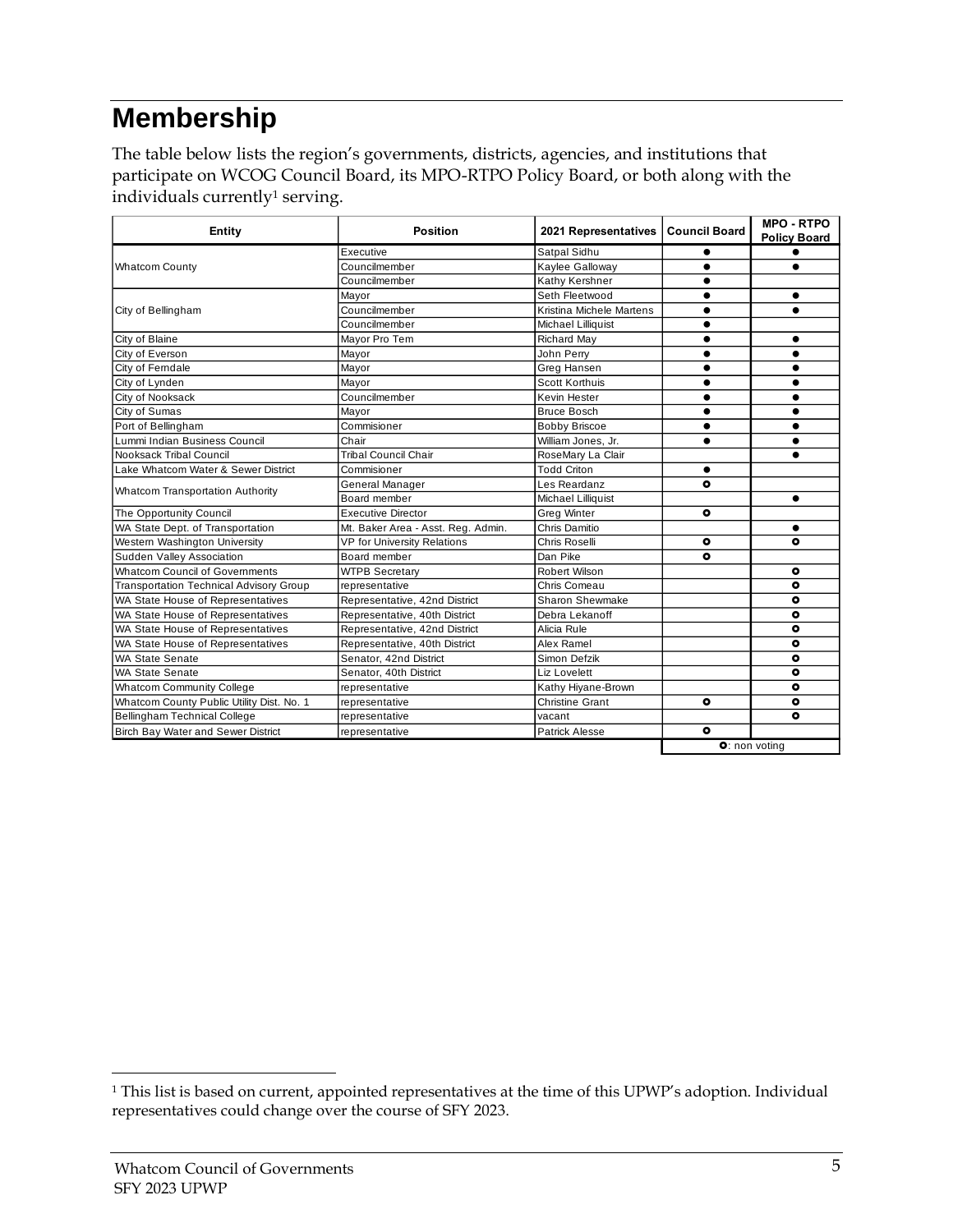# <span id="page-6-0"></span>**Metropolitan Planning Area**

In 2013, the WCOG MPA boundary was expanded beyond the county's Urbanized Area to include all areas of the county west of the Mount Baker-Snoqualmie National Forest lands. The Lummi Nation and Nooksack Tribe chose not to include their lands.

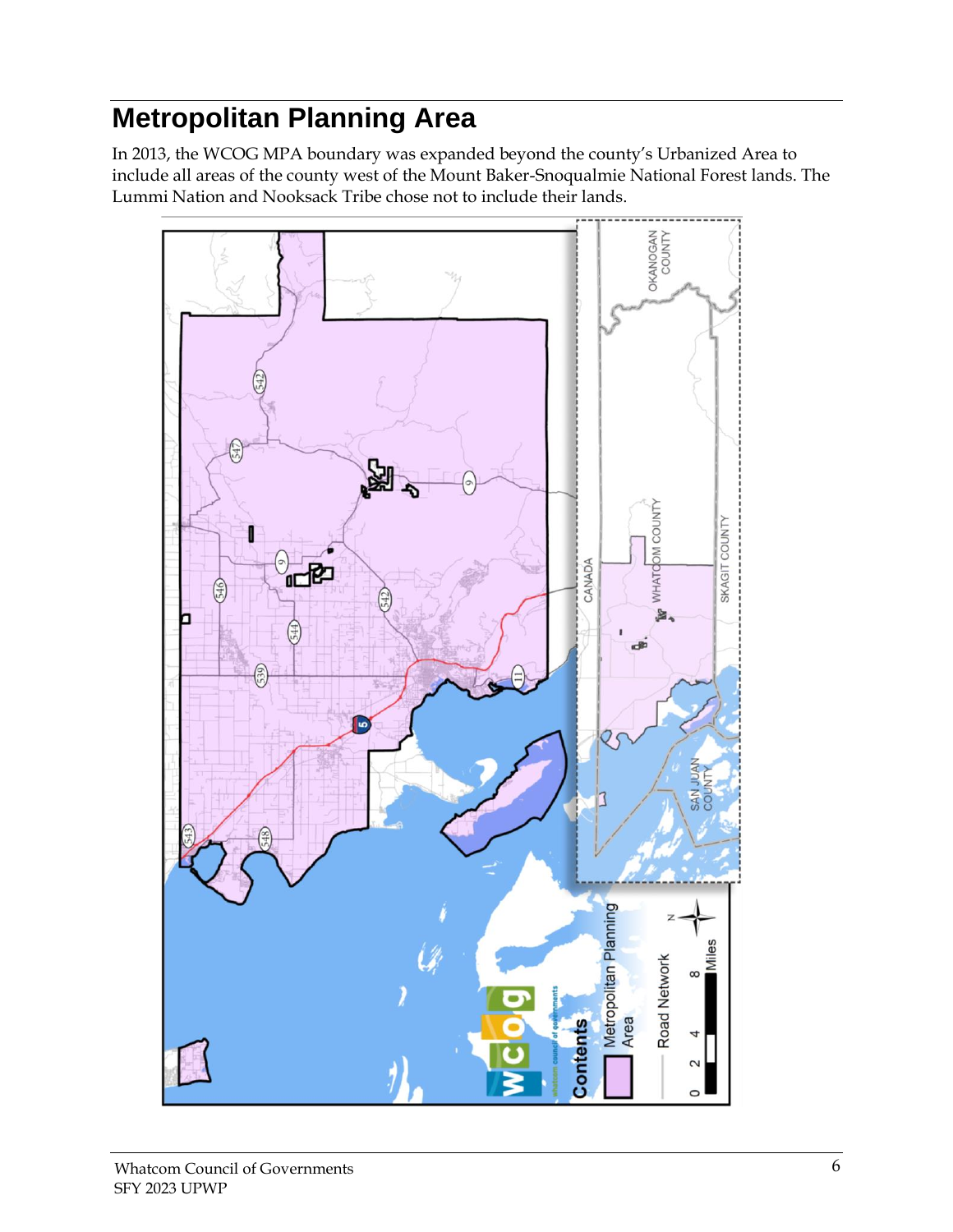# <span id="page-7-0"></span>**Planning priorities**

## **Regional Transportation System Goals**

The planning priorities for WCOG's Metropolitan Planning Area (MPA), described in WCOG's regional /metropolitan long-range transportation plan *Way to Go, Whatcom* (to be considered for adoption in June 2022), were modified and adopted in 2021.

These seven goals – which overlap with the longer list of planning factors that federal and state law require MPOs and RTPOs to address (shown in the table below) – will take precedence in prioritizing project funding requests and developing performance measures and targets.

- **1. Safety:** The safety of all users of the region's transportation system pedestrians, bicyclists, automobile drivers and passengers, and truckers – must be maximized to the greatest degree practicable in the establishment of regional transportation policies and investment decisions.
- **2. Provide all types of transportation (multimodal):** To serve the growing number of trips and goods movement effectively and efficiently, our transportation network must provide and promote attractive and well-connected options for all types of trip-making: walking, rolling, biking, cars, buses, trucks, etc. Operating a multi-modal transportation system means that we are striving to serve *trips* (people, goods, and services) as well as managing road capacity for *vehicles.*
- **3. Climate (greenhouse gas reduction) & environmental quality:** Reducing greenhouse gas (GHG) emissions and more broadly advancing environmental mitigation and restoration (e.g., energy conservation, habitat preservation, and air and water quality) are outcomes of paramount importance in the region.
- **4. Maintain existing infrastructure in good, operating condition (preservation):** This goal indicates the Whatcom region's intent to ensure that existing transportation systems are kept in a state of good repair before pursuing system expansions. This goal includes the principle of sustainability – choosing investments in facilities and programs that our region has the ability and willingness to pay for, operate, and maintain into the future.
- **5. System Efficiency & Reliability (Mobility):** High quality travel and goods movement as indicated by various measures such as travel time, travel-time predictability, reliability, and comfort. The goal of mobility and our region's strategies to optimize it pertain to all types (modes) of transportation. Mobility depends on adequate transportation system capacity. To track progress on this goal (and other goals), WCOG emphasizes planning for the whole system's operational capacity for serving forecast increases in *trips* rather than a narrower focus on our roads' capacity for *vehicles*.
- **6. Access, Equity, & Economic Opportunity:** The region's transportation system should work for all people; should acknowledge and reduce barriers related to age (seniors and youth), income, and physical ability; and should connect people to resources and opportunities critical to economic success (especially education and employment).
- **7. Freight and Economic Vitality:** In addition to providing for the movement of people, our regional transportation system must provide for effective and efficient movement of goods and services and do so in a way that is consistent with our other goals listed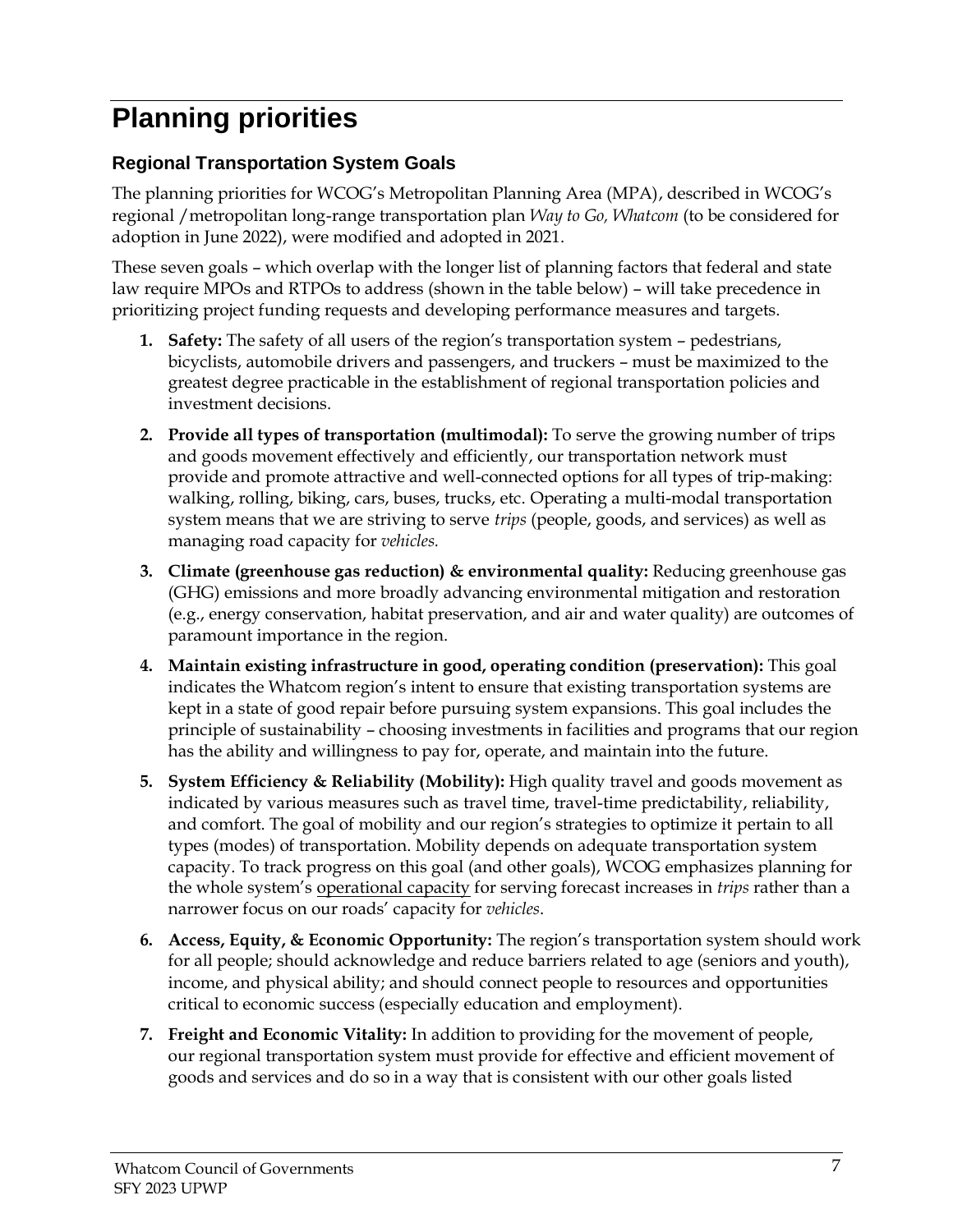above. A transportation network that enables transactions and the associated movement of products and services is essential to economic vitality.

### **Federal and State Planning Factors and Policy Goals**

The following table illustrates how the Whatcom region's adopted transportation system goals align with state policy goals and with federally legislated planning factors.

|                | <b>Whatcom Region</b>                                                                                                                                                                                                    | <b>Washington</b>                                                                                                                                                                                    | <b>United States</b>                                                                                                                                                                                                                                                                                              |                                                                                                                                                                                          |  |
|----------------|--------------------------------------------------------------------------------------------------------------------------------------------------------------------------------------------------------------------------|------------------------------------------------------------------------------------------------------------------------------------------------------------------------------------------------------|-------------------------------------------------------------------------------------------------------------------------------------------------------------------------------------------------------------------------------------------------------------------------------------------------------------------|------------------------------------------------------------------------------------------------------------------------------------------------------------------------------------------|--|
|                | Prioritized regional transportation goals<br>informed by the region's compreshensive<br>plans, 2021 WCOG Regional Public<br><b>Engagement Questionnaire, and approved by</b><br>the Whatcom Transportation Policy Board. | <b>Statewide transportation policy goals</b><br>(RCW 47.04.280)                                                                                                                                      | <b>Planning factors</b><br>23 U.S. Code § 134(h)(1)                                                                                                                                                                                                                                                               | <b>National goals</b><br>23 U.S. Code § 150(a)(b)                                                                                                                                        |  |
| 1              | <b>Safety</b>                                                                                                                                                                                                            | "Safety: To provide for and improve the<br>safety and security of transportation<br>customers and the transportation<br>system."                                                                     | "(2) Increase the safety of the<br>transportation system for motorized<br>and non-motorized users."                                                                                                                                                                                                               | "(1) Safety: To achieve a significant<br>reduction in traffic fatalities and<br>serious injuries on all public roads.                                                                    |  |
| $\overline{2}$ | <b>Provide All Types of Transportation</b><br>(Multimodal)                                                                                                                                                               |                                                                                                                                                                                                      | "(6) Enhance the integration and<br>connectivity of the transportation<br>system, across and between<br>modes, for people and freight."                                                                                                                                                                           |                                                                                                                                                                                          |  |
| 3              | <b>Climate (Greenhouse Gas</b><br><b>Reduction) &amp; Environmental Quality</b>                                                                                                                                          | "Environment: To enhance<br>Washington's quality of life through<br>transportation investments that promote<br>energy conservation, enhance healthy<br>communities, and protect the<br>environment." | "(5) Protect and enhance the<br>environment, promote energy<br>conservation, improve the quality of<br>life, and promote consistency<br>between transportation improvements<br>and state and local planned growth<br>and economic development patterns.'<br>Also, see (9) below regarding storm<br>water impacts. | (6) Environmental sustainability: To<br>enhance the performance of the<br>transportation system while protecting<br>and enhancing the natural<br>environment.                            |  |
| 4              | <b>Maintain Existing Infrastructure in</b><br><b>Good, Operating Condition</b><br>(Preservation)                                                                                                                         | "Preservation: To maintain, preserve<br>and extend the life and utility of prior<br>investments in transportation systems<br>and services."                                                          | "(8) Emphasize the preservation of<br>the existing transportation system."<br>Also, see (9) below regarding<br>reliability.                                                                                                                                                                                       | (2) Infrastructure condition: To<br>maintain the highway infrastructure<br>asset system in a state of good repair.                                                                       |  |
|                |                                                                                                                                                                                                                          | "Stewardship: To continuously<br>improve the quality, effectiveness and<br>efficiency of the transportation system.'                                                                                 | (9) Improve the resiliency and<br>reliability of the transportation system<br>and reduce or mitigate storm water<br>impacts of surface transportation.                                                                                                                                                            |                                                                                                                                                                                          |  |
| 5              | <b>System Efficiency &amp; Reliability</b><br>(Mobility)                                                                                                                                                                 | 'Mobility (congestion relief): To improve<br>the predictable movement of goods and<br>people throughout Washington state,<br>including congestion relief and improved                                | "(7) Promote efficient system<br>management and operation."                                                                                                                                                                                                                                                       | (3) Congestion reduction: To<br>achieve a significant reduction in<br>congestion on the National Highway<br>System.<br>(4) System reliability: To improve the                            |  |
|                |                                                                                                                                                                                                                          | freight mobility."                                                                                                                                                                                   |                                                                                                                                                                                                                                                                                                                   | efficiency of the surface transportation<br>system.                                                                                                                                      |  |
| 6              | <b>Access, Equity, &amp; Economic</b><br><b>Opportunity</b>                                                                                                                                                              | Economic opportunity is part of the WA<br>legisative policy goal of Economic<br>Vitality.                                                                                                            | "(4) Increase accessibility and<br>mobility of people and freight."                                                                                                                                                                                                                                               |                                                                                                                                                                                          |  |
|                | 6<br><b>Freight &amp; Economic Vitalility</b>                                                                                                                                                                            | Freight included as part of Mobility and<br>Economic Vitality policy goals.                                                                                                                          | Freight included with FAST Act<br>planning factors 4 and 6.                                                                                                                                                                                                                                                       | (5) Freight movement and<br>economic vitality: To improve the                                                                                                                            |  |
|                |                                                                                                                                                                                                                          | Economic vitality: To promote and<br>develop transportation systems that<br>stimulate, support, and enhance the<br>movement of people and goods to<br>ensure a prosperous economy.                   | (1) Support economic vitality of the<br>metropolitan area, especially by<br>enabling global competitiveness,<br>productivity, and efficiency.                                                                                                                                                                     | national freight network, strengthen<br>the ability of rural communities to<br>access national and international<br>trade markets, and support regional<br>economic development.         |  |
|                |                                                                                                                                                                                                                          |                                                                                                                                                                                                      | (3) Increase the security of the<br>transportation system for motorized<br>and non-motorized users.<br>(10) Enhance travel and tourism                                                                                                                                                                            | (7) Reduced project delivery delays:<br>To reduce project costs, promote jobs<br>and the economy, and expedite the<br>movement of people and goods by<br>accelerating project completion |  |
|                |                                                                                                                                                                                                                          |                                                                                                                                                                                                      |                                                                                                                                                                                                                                                                                                                   | through eliminating delays in the<br>project development and delivery<br>process, including reducing regulatory<br>burdens and improving agencies' work<br>practices.                    |  |

## **Current Federal Planning Emphasis Areas (PEAs)**

In December 2021, FHWA and FTA jointly published [updated PEAs.](https://www.apta.com/wp-content/uploads/FTA_Planning_Emphasis_Areas_for_Planning_and_Research_Work_Programs_12-30-2021.pdf) These PEAs complement the above goals and planning-factor requirements and WCOG will seek opportunities to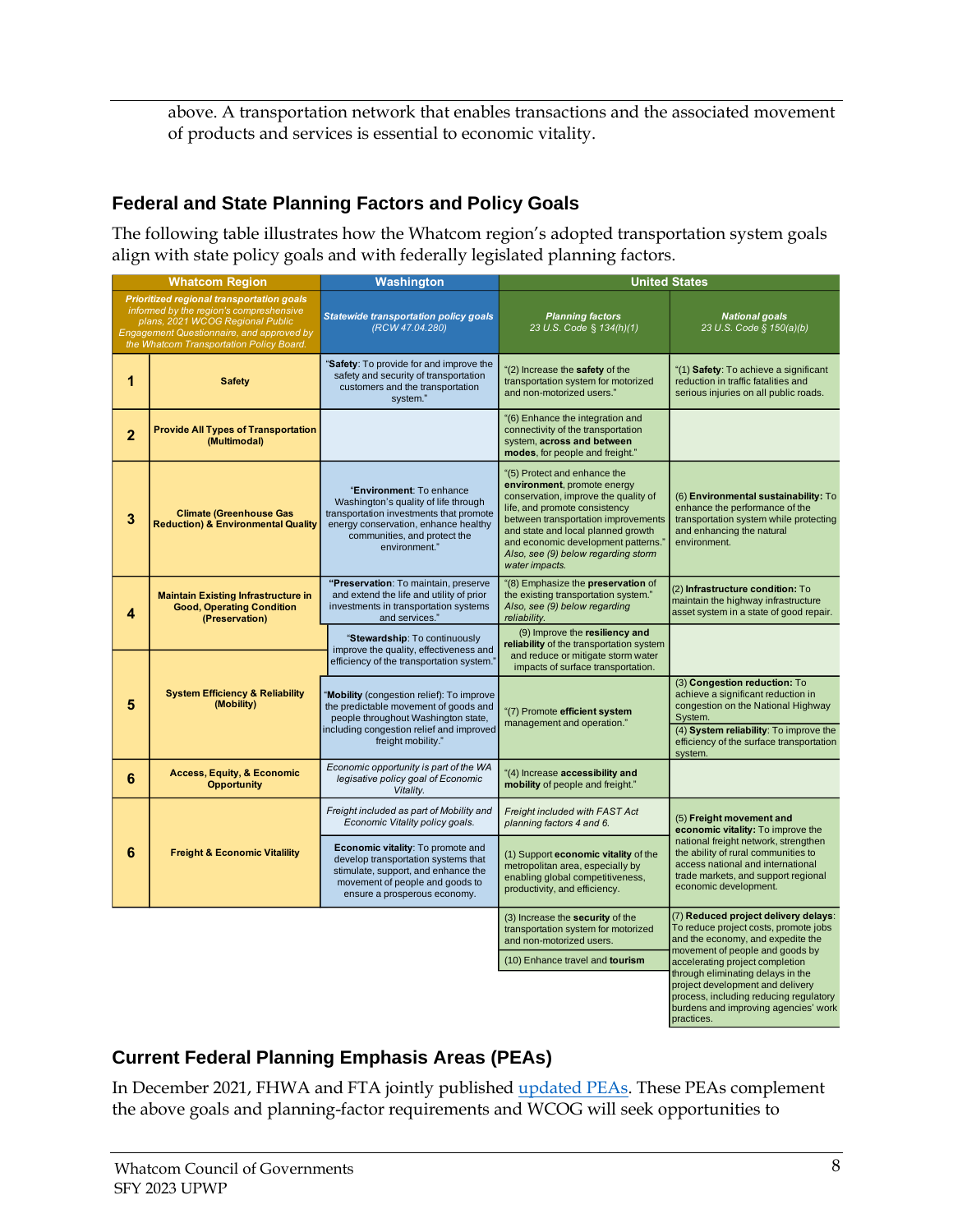support outcomes that the PEAs identify. The 2021 PEAs are as follows (full descriptions at the above link).

- 1. Tackling the Climate Crisis Transition to a Clean Energy, Resilient Future
- 2. Equity and Justice in Transportation Planning
- 3. Complete Streets
- 4. Public Involvement
- 5. Strategic Highway Network (STRAHNET)/U.S. Department of Defense (DOD) Coordination
- 6. Federal Land Management Agency (FLMA) Coordination
- 7. Planning and Environment Linkages (PEL)
- 8. Data in Transportation Planning

# <span id="page-9-0"></span>**Verification of compliance**

This UPWP is WCOG's documented plan to accomplish all tasks required of MPOs and RTPOs by federal and state laws with appreciation for federal and state transportation policy goals.

# <span id="page-9-1"></span>**Restriction on lobbying**

It is anticipated that WCOG staff will meet with state and federal elected officials and administrative officials at various times during state fiscal year (SFY) 2023. Local funds not associated with federal of state funding will be used for that purpose. Interaction between WCOG staff and state and/or federal elected officials may occur during the following planned events in SFY 2023:

- **•** The Association of Metropolitan Planning Organizations (AMPO) conference.
- Sessions of the state legislature in Olympia.
- Federal and state legislators, and/or members of their staffs, periodically visit WCOG or attend meetings at which WCOG staff members are present.

# <span id="page-9-2"></span>**Tribal involvement**

The Lummi Nation and the Nooksack Tribe are voting members of the Whatcom Transportation Policy Board. Each tribe is also represented on the Transportation Technical Advisory Group. Both tribes have chosen not to have their tribal lands included within WCOG's metropolitan planning area (MPA).

# <span id="page-9-3"></span>**Federal public lands**

During SFY 2023, representatives of federal land management agencies will be consulted as necessary when federal lands are likely to be impacted by elements contained in or proposed for inclusion in WCOG's regional and metropolitan long-range transportation plan or the TIP.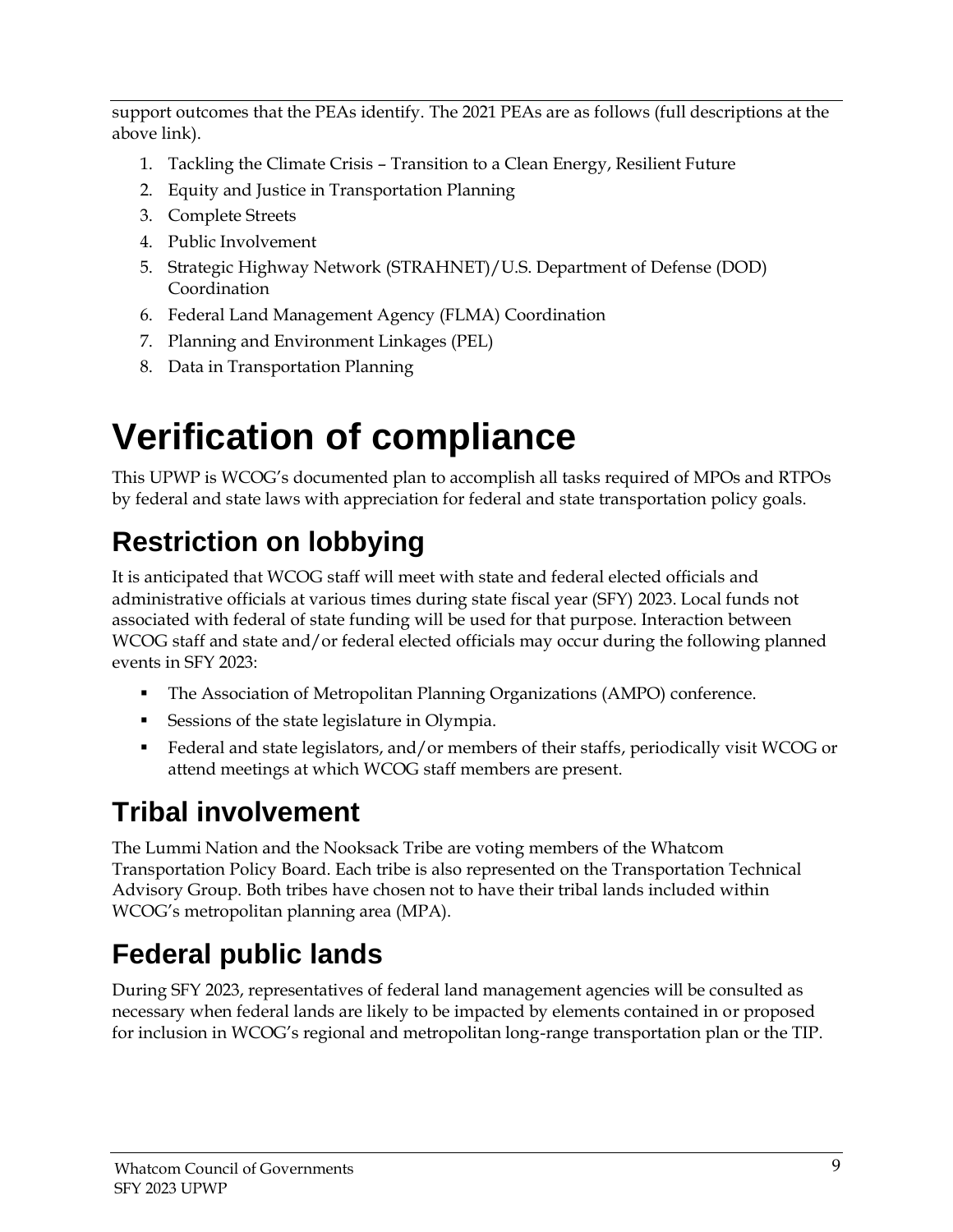# <span id="page-10-0"></span>**UPWP amendment process**

Interim amendments to this UPWP will be requested from FHWA and FTA via WSDOT if

- An unforeseen need requires a new work activity.
- There is significant change to a currently planned activity.
- There is a significant change to the amount of funding available.

If the above or other changed conditions prompt a UPWP amendment, WCOG will inform the WSDOT Tribal and Regional Integrated Planning Office, develop a draft amendment with regional partners (including WTA and WSDOT), and propose a draft amended UPWP to the WCOG Policy Board for approval and subsequent submission to WSDOT, FHWA and FTA.

# <span id="page-10-1"></span>**SFY 2022 accomplishments**

Reviewing SFY 2022, this section highlights some notable completed work items.

### **Professional development and staff training**

- FHWA workshop: Integrating Emerging Mobility into Transportation Management.
- APA- NW meetings
- University of South Florida's commute trip reduction best practices workshops.

### **Transportation planning and projects**

- Eight North Sound Transportation Alliance (NSTA) meetings, including a three 1-3 hour panel series webinars focused on specific topics related to regional travel without a car.
- Completion of a MetroQuest Public engagement survey that 2,010 residents completed.
- Update and adoption of regional transportation goals informed by the public engagement survey.
- Continued participation in City of Bellingham Lincoln-Lakeway Multimodal Transportation Study (also with WSDOT and WTA) – including partnership on a MetroQuest survey for the I-5 subarea.
- Data collection and analysis
- Coordinated with member agencies on the submittal of 2020 Census request to split the Whatcom County's Public Use Microdata Areas (PUMA) from a single area into two statistical geographical unique areas.
- Coordinated with Whatcom County Climate Impact Advisory Committee on drafting for transportation goals and strategies.
- Planning intern GIS and report-writing skill guidance
- Restructuring and expansion of WCOG's Community Transportation Advisory Group (CTAG) with the Whatcom Transportation Authority (WTA).
- Convened a Financial Working Group to explore and document financial strategies and expand the discussion in the financial section of the R/MTP.

#### **TIP**

• 2021 Annual cycle completed that provided final report project amendments and modifications, and federal and public requirements for access and participation. Highlights include: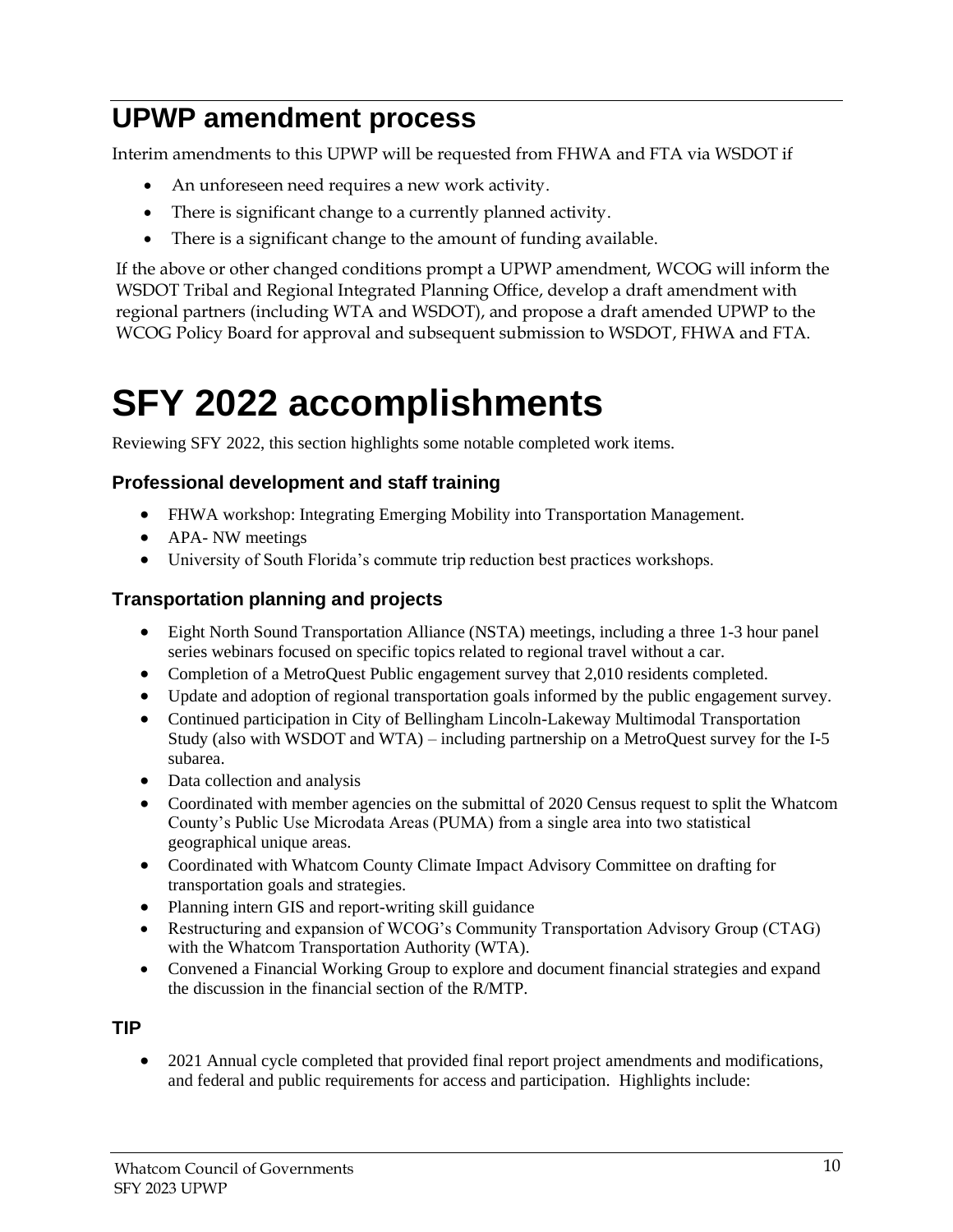- 12 TIP amendments
- 10 administrative modifications
- 2022 TIP drafted, approved and submitted for inclusion into the Statewide Transportation Improvement Program (STIP)
- Report includes performance measures that link prioritized regional projects to regional goals and to the federal performance measures.
- Provided annual WCOG 2021 Obligations Report for the Whatcom region
- \$11.2 million total obligations
- \$1.9 million total de-obligations
- Monitored federal funding obligations and continued coordination with project managers.
- Final 2021 obligations delivery was \$1.19 million above target.
- Received \$354,778 share of federal redistribution funds from other states
- Received \$588,714 share of sanction funds from other regions and counties

#### **Model**

- Successfully developed an updated base year 2019 model scenario that included full demographic profile using updated 2020 Census data and application of population synthesis tool, updated road network and transit network
- Model validation of the 2019 update calculated a root mean square error (RMSE) of 24.48 for all road classifications, impressively low by industry standard.
- Developed year 2045 build and no-build scenarios that included a full forecast demographics development, external stations growth assumptions, and road and transit networks.
- Analyzed and prepared 2019 and 2045 build and no-build model data summaries information for Way To Go, Whatcom plan.

## **Whatcom Smart Trips**

WCOG's Whatcom Smart Trips (WST) Program continued to build its engagement of area residents and businesses and expand its delivery of measurable positive impacts on the regional transportation system. The benefits include:

- 392 community members began participating in Smart Trips diaries, adding to the total of 22,360 since the program began in 2006
- Participants have logged a total of 75,688,591 miles since the start of the program
- 31,985 tons of greenhouse gas emissions have been prevented
- Over \$9.4 million dollars have been added to the local economy through fuel savings

A 2019-2023 mobility management grant which allows Whatcom Smart Trips staff in partnership with WTA to teach seniors and youth in Whatcom County how to ride fixed route transit was permitted to be used for bicycle education. A new offering of smaller covid-safe bike classes was developed. Staff worked with a total of 480 people in one on one or small groups.

After two years of lost access to regional schools to conduct  $7<sup>th</sup>$  grade bus education, WST was able to return to the classrooms in spring of 2022 with an updated program for middle school students across the county.

### **International Mobility and Trade Corridor Program**

While it was hoped that the COVID-19 global pandemic would conclude in 2020 and 2021 would allow a return to "normalcy," we all know that wasn't the case. Global activities continued to be impacted throughout most of 2021. As in 2020, IMTC participants could not meet face-to-face in 2021. All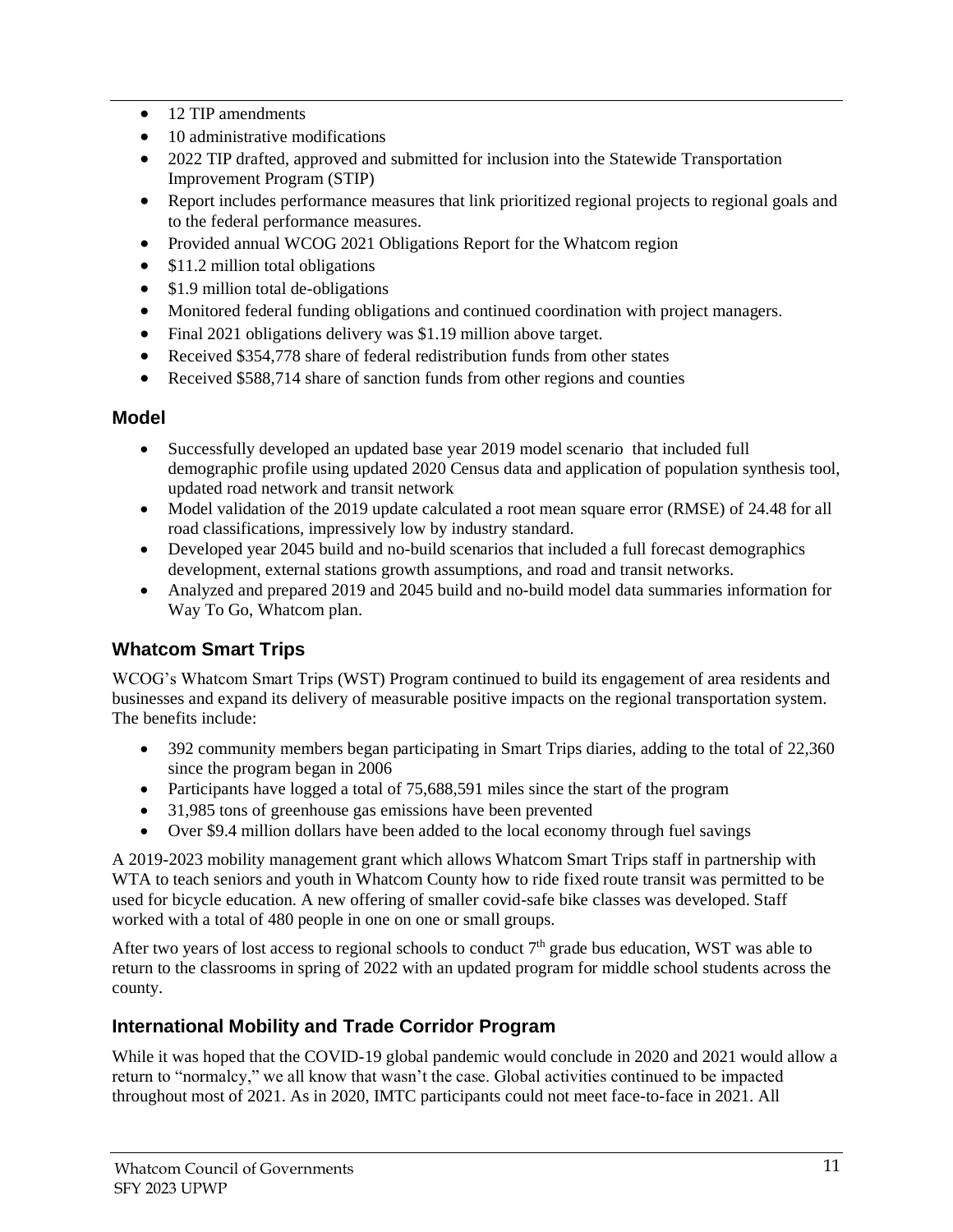meetings were held virtually. The lack of in-person meetings has affected the cooperative aspect of IMTC. That said, effective IMTC collaborative activities continued in 2021, including the following achievements:

Five Steering Committee meetings, all virtual.

- Publication of the 2021 IMTC Data Digest as an online data resource. This is the second year in a row where IMTC data analyses have been made into interactive visualizations available to the public at [https://theimtc.com/.](https://theimtc.com/) .
- Continued work on two IMTC projects: Cascade Gateway Border Data Warehouse 3.0 maintenance and data checking; and completion of the COVID-19 Impacts on Cross-Border Freight through the Cascade Gateway study
- Continued partnership with U.S. Canada Transportation Border Working Group
- With consensus on undertaking a cross-border truck data collection effort (typically done by IMTC every five years), a pooled fund was successfully assembled among BC MoTI, Transport Canada, and the U.S. FHWA. CBP and CBSA will again support the effort which will take place in June/July 2022.
- Continued data sharing, data analysis, and collaborative efforts with partner agencies to address regional cross-border transportation challenges related to both the pandemic and the November 2021 flooding.

# <span id="page-12-0"></span>**SFY 2022 work categories**

The identified seven work categories are based on the duties of MPOs and RTPOs as defined in law and funded with federal (FHWA PL and FTA 5303) and state RTPO planning funds. As stated previously, certain other activities undertaken by WCOG – while aligned with and complementary to its required MPO/RTPO functions – are supported by different funding sources.

# <span id="page-12-1"></span>**Program administration**

The following administrative activities directly support PL and 5303 funded activities.

## **Professional development & staff training**

To stay current with standard practice, acquiring new expertise and skills, and responding to new planning requirements and community needs, WCOG staff periodically attend training courses, peer exchanges, and study topics through a variety of sources.

**Performance**: WCOG staff.

**Products:** Products include but are not limited to:

- New software capabilities (e.g. traffic modeling, contact management)
- Planning practices (ITS architecture, performance measures)
- Ongoing staff development.

**Schedule:** Ongoing / as needed

**Funding source:** This activity is funded by FHWA Planning Funds (PL), FTA 5303 funds, state RTPO funds, and FHWA Surface Transportation Block Grant (STBG) funds.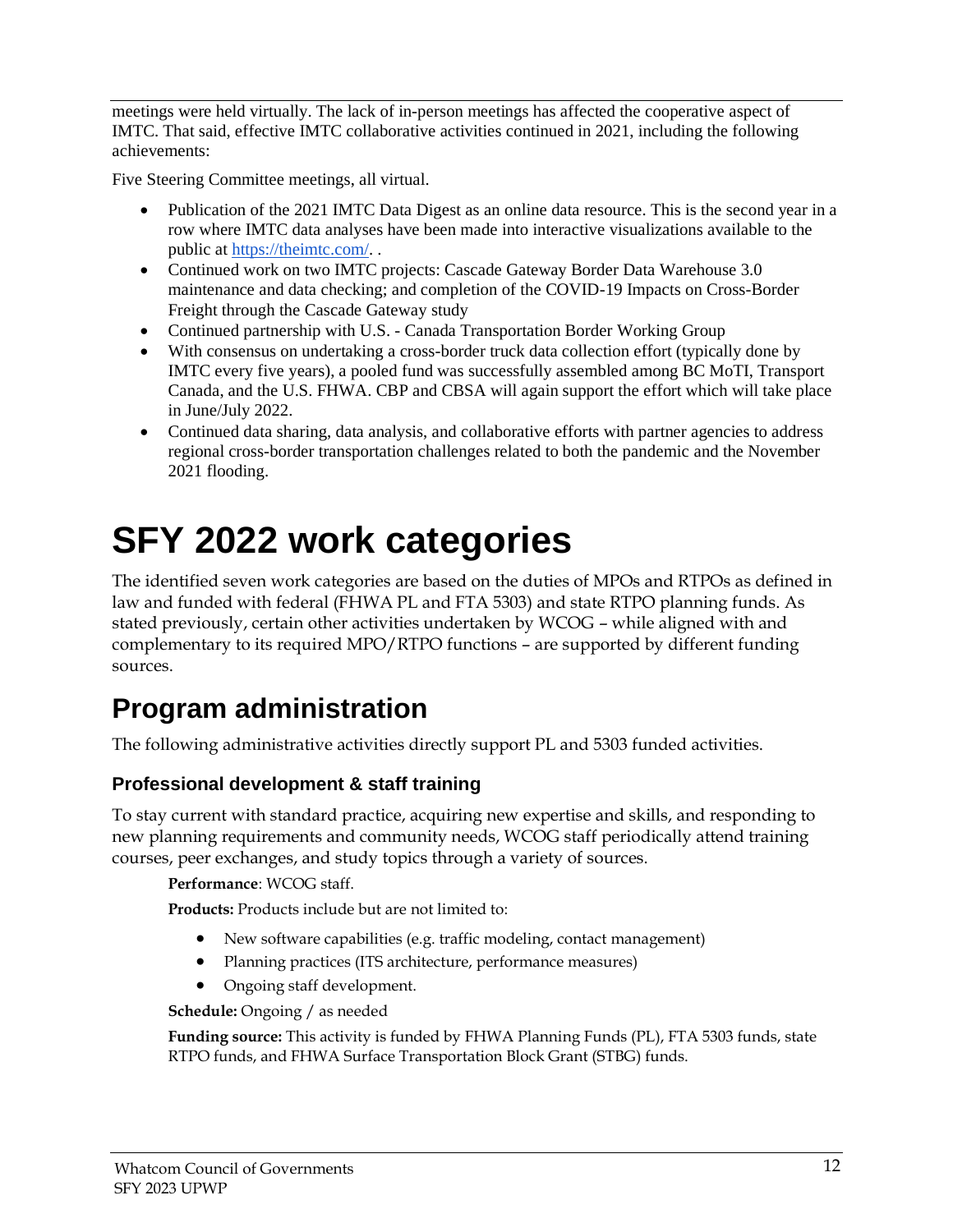#### **Coordination and communication with federal and state legislators**

These activities include dialog with the region's state legislators when they inquire about transportation investment priorities as well as dialog with federal legislators when they inquire about policy and program needs and our region's needs from federal agencies that influence regional transportation system planning, investment, systems management, and operations.

**Performance**: WCOG staff.

**Products:** Products include but are not limited to:

- Written briefings or meetings in response to requests for information or data analysis.
- Review of existing planning products project lists, etc.
- Preparation for participation of state and federal legislators and their staff at WCOG and MPO board meetings.

**Schedule:** Ongoing, when requested.

**Funding source:** This activity is funded by FHWA Planning Funds (PL), FTA 5303 funds, state RTPO funds, and FHWA Surface Transportation Block Grant (STBG) funds.

### **Unified Planning Work Program (UPWP)**

WCOG will update and submit its UPWP for state fiscal year 2024. And, if needed, WCOG will submit amendment requests for this SFY 2023 UPWP.

**Performance**: WCOG staff.

**Products:** Completed UPWP and amendments if needed.

**Schedule:** Expected approval by WCOG MPO Policy Board in May 2022.

**Funding source:** This activity is funded by FHWA Planning Funds (PL), FTA 5303 funds, state RTPO funds, and FHWA Surface Transportation Block Grant (STBG) funds.

#### **UPWP Annual Performance and Expenditure Report**

As required for the state to comply with 23 CFR 420.117, WCOG will submit a report of progress made on tasks identified in WCOG's UPWP covering SFY 2022.

**Performance**: WCOG staff.

**Products:** Complete annual report.

**Schedule:** Due on September 30, 2022.

**Funding source:** This activity is funded by FHWA Planning Funds (PL), FTA 5303 funds, state RTPO funds, and FHWA Surface Transportation Block Grant (STBG) funds.

#### **Title VI reporting and plan update**

WCOG updated its Title VI plan in 2019.

WCOG's Title VI reporting cycle is July-June.

**Performance**: WCOG staff.

**Products:**

- Annual Title VI report.
- Ongoing monitoring of changes that would require updating the Title VI plan. Such changes can include new federal programs, key staff, the state Title VI plan, FHWA or FTA requirements, etc.
- Update of the Title VI plan if needed (per above).

**Schedule:** Title VI report in July 2022.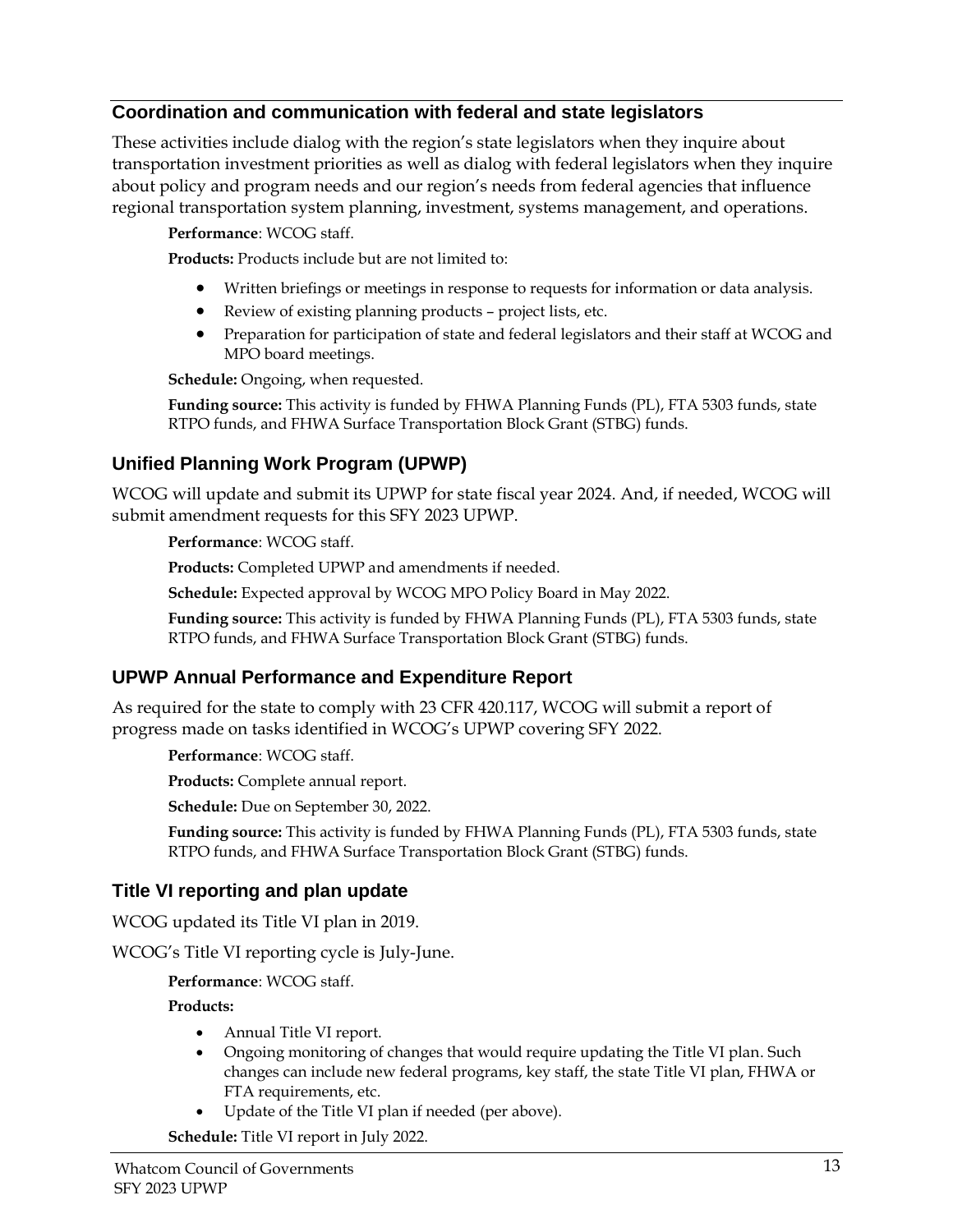**Funding source:** This activity is funded by FHWA Planning Funds (PL), FTA 5303 funds, state RTPO funds, and FHWA Surface Transportation Block Grant (STBG) funds.

#### **Self-certification document**

As part of annually submitting a regional transportation improvement program (TIP) to WSDOT, WCOG also submits a self-certification document. WCOG will work on items identified in the annual self-certification review.

**Performance**: WCOG staff.

**Products:** Completed review and documentation.

**Schedule:** The goal is to have identified items resolved by October 31, 20222.

**Funding source:** This activity is funded by FHWA Planning Funds (PL), FTA 5303 funds, state RTPO funds, and FHWA Surface Transportation Block Grant (STBG) funds.

# <span id="page-14-0"></span>**Transportation planning & programs**

This core function includes ongoing regional communication and coordination, understanding and documenting system needs, and supporting implementation of selected strategies.

## **Metropolitan Transportation Plan update and strategy**

WCOG's regional and metropolitan long-range (20 year) transportation plan was just updated and adopted in June of 2022.

On the heels of the recent update, this activity will include:

- Application of updated plan elements to continuous regional planning activities.
	- Rather than letting opportunities for discretionary federal funding go by because existing planned projects don't meet project-cost minimums, work with regional jurisdictions to develop a list of high-cost projects (or system-wide projects) that would most likely only be funded with awards from federal discretionary programs.
- Continued maintenance and improvement of the website dedicated to the regional/metropolitan transportation plan – especially visualization resources like maps and data filtering.
- Continued collaboration with WSDOT to make best use of data reporting products developed for state-wide and regional monitoring of safety and system performance measures and targets.
- Continued development and application of regional, inter-jurisdictional corridor planning strategy.
- Increased attention to the region's non-motorized network (bike & ped facilities, trails) including connections to transit and recreational facilities.
- Continued improvement and updates of analytical products (e.g. model configurations, mapping outputs, metrics selection)
- Work with the CTAG, tribal representatives, and with other stakeholders to implement appropriate elements of WCOG's public participation plan.

**Performance**: WCOG staff.

**Schedule:** The next MTP update is due in 2022.

**Products:** Products of SFYs 2023 MTP activities will include:

**Funding source:** This activity is funded by FHWA Planning Funds (PL), FTA 5303 funds, state RTPO funds, and FHWA Surface Transportation Block Grant (STBG) funds.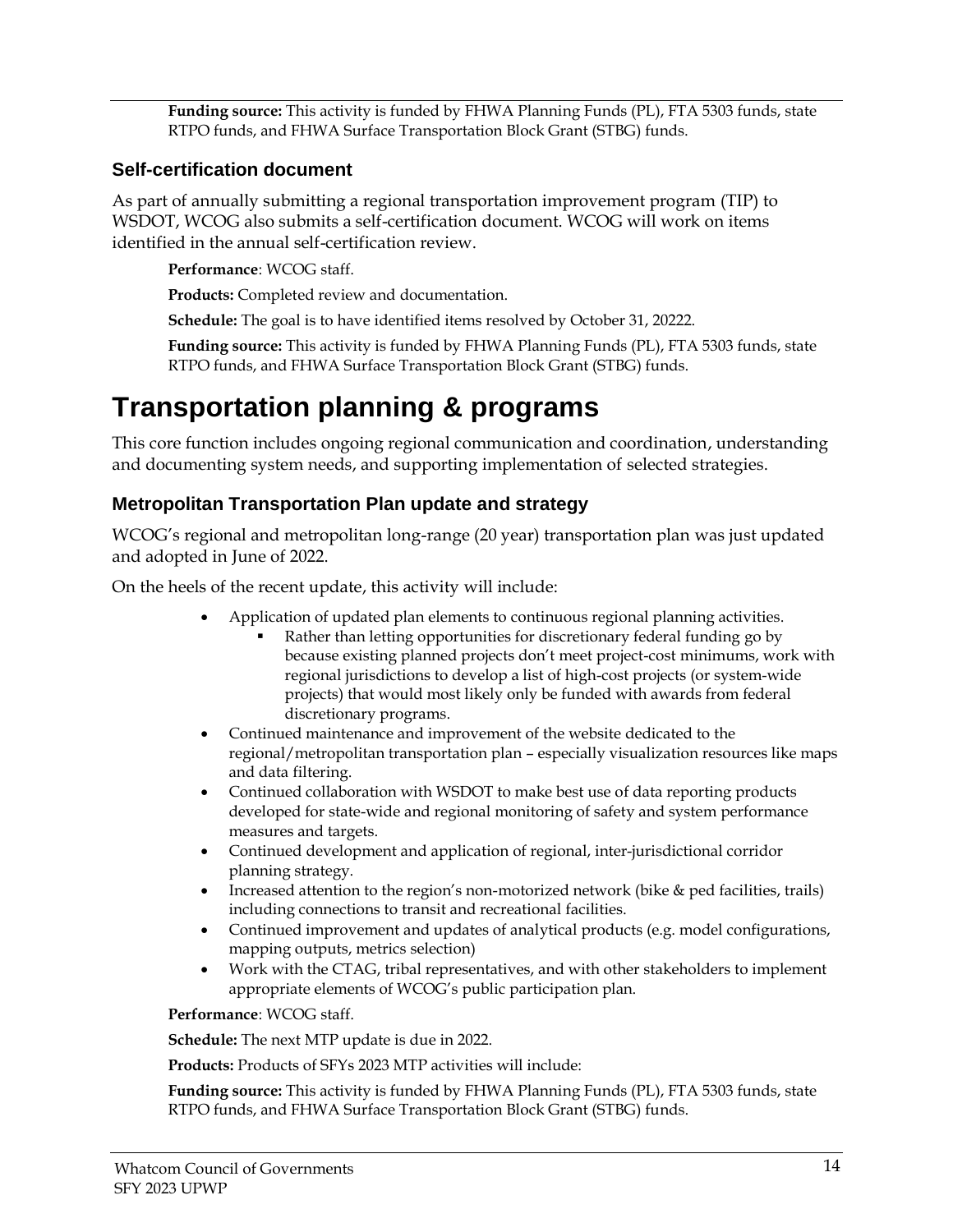#### **Regional & statewide activities with WSDOT & other MPO members**

**Performance**: WCOG staff.

**Products:** Products include but are not limited to:

- Coordinating committee meets quarterly to discuss process improvements and needed focus on current issues among the state's MPO, RTPO, and WSDOT representatives
- Monthly Transportation Technical Advisory Group (TTAG) meetings
- Periodic development of Whatcom Transportation Policy Board (WTPB)-approved selection criteria, project evaluation, and WTPB selection of projects to fund with the STBG funding availed to MPOs.
- Participation in periodic meetings of regional planners.
- Participation and collaboration with various studies, research, and data collection with state and regional partners. Known efforts likely to extend into SFY 2023 include:
	- WSDOT has indicated an interest in furthering corridor-planning centered on I-5 between the Bakerview and Grandview interchanges (including adjacent jurisdictions and all modes. If this work advances in 2023, WCOG expects to be involved.
	- Continued engagement with WTA as appropriate, especially on efforts related to their recently adopted their long-range plan.
- Participation in state planning activities:
	- Highway System Plan update
	- WSDOT's Multimodal Investment Strategy

**Schedule:** Quarterly meetings, (WSDOT/MPO). Monthly meetings (TTAG). Regional traffic and corridor studies. Statewide plans expected to be in development during SFY 2023.

**Funding source:** This activity is funded by FHWA Planning Funds (PL), FTA 5303 funds, state RTPO funds, and FHWA Surface Transportation Block Grant (STBG) funds.

#### **Evaluation and integration of new federal and state funding programs**

With the 2021 and 2022 passage of the federal Bipartisan Infrastructure Law and the state Move Ahead Washington transportation-funding legislation, several new programs were authorized. SFY 2023 will be a busy year for understanding how these programs will be administered and what opportunities exist for the Whatcom region.

**Performance**: WCOG staff.

**Products:** Products include but are not limited to:

- Review of new federal formula programs including Carbon Reduction, Electric Vehicle Infrastructure, and PROTECT.
- Review of new and continuing federal discretionary funding programs (Infra, Mega, and Rural).
- Review of new state programs for transit and active transportation.

**Funding source:** This activity is funded by FHWA Planning Funds (PL), FTA 5303 funds, state RTPO funds, and FHWA Surface Transportation Block Grant (STBG) funds.

#### **Performance reporting**

In support of and as a component of the regional/metropolitan transportation plan, WCOG produces a regional system performance report. This is a compilation of 1) regional measures using the federally required methods and targets adopted by both MPOs and WSDOT (safety, highway system performance) and 2) multi-modal performance measures and indicators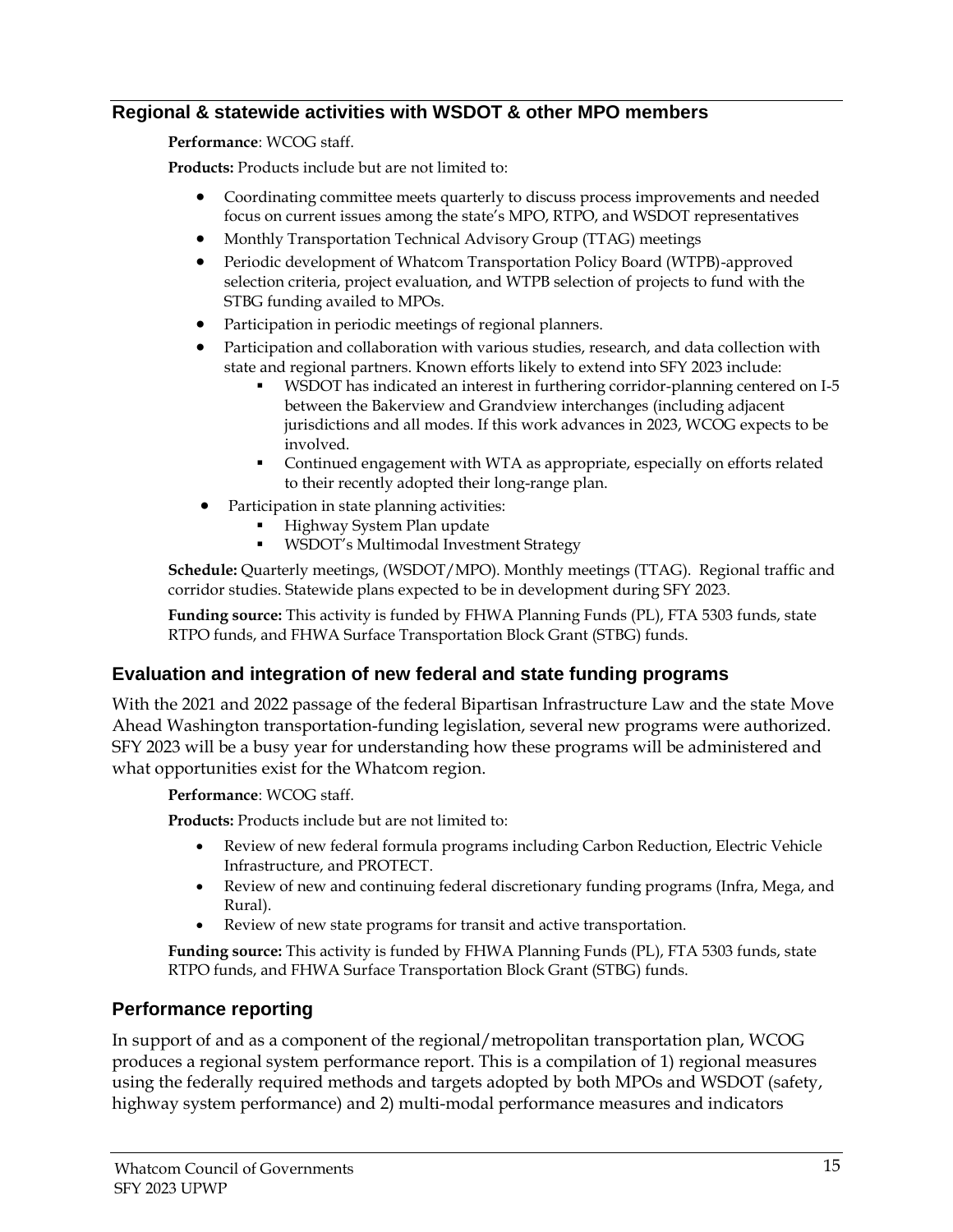developed by WCOG to assess changes in mobility along the region's inter-jurisdictional corridors.

**Performance**: WCOG staff.

**Schedule:** Updated report published every two years. Collection of data and maintenance of web-based dashboard is ongoing.

**Products:** This is a new product designed to better address performance-based planning and programming. Products include a report document as well as a web-based dashboard that supports data filtering and visualization.

**Funding source:** This activity is funded by FHWA Planning Funds (PL), FTA 5303 funds, state RTPO funds, and FHWA Surface Transportation Block Grant (STBG) funds.

### **Public and stakeholder participation and outreach**

WCOG encourages open information sharing and public and stakeholder organizations' input in all its work. MPOs are required by federal law (Title 23 §450.316) to "develop and use a documented participation plan that defines a process for providing citizens, affected public agencies, representatives of public transportation employees, freight shippers, providers of freight transportation services, private providers of transportation, representatives of users of public transportation, representatives of users of pedestrian walkways and bicycle transportation facilities, representatives of the disabled, and other interested parties with reasonable opportunities to be involved in the metropolitan transportation planning process.

In addition to an ongoing objective of encouraging regional community involvement, several products result from this activity.

**Performance**: WCOG staff, citizen volunteers.

**Products:**

- The **Community Transportation Advisory Group** (CTAG) is WCOG's structured forum for ongoing citizen participation in the metropolitan transportation planning process. CTAG is collaboratively organized with the Whatcom Transportation Authority and other member jurisdictions as pertinent regional issues emerge.
- **Websites** WCOG maintains high quality websites [\(www.wcog.org\)](file://///SERVER/Dropbox/TranPlanning/UPWP/SFY%2015%20UPWP/www.wcog.org) in order to provide broader and more convenient access to information, meeting schedules, staff contacts, and more. This is an important way of supporting and improving public involvement and openness of regional planning and decision making.
- **Continued analysis of Regional public engagement questionnaire**. Data from last year's questionnaire will be used to generate sub-regional reports for local-jurisdiction partners.
- Participation in other regional transportation planning forums
	- North Sound Transportation Alliance.
- Outreach to and involvement of private sector stakeholders (industry associations, companies, etc.) for special projects or modal planning efforts.

#### **Schedule:** Ongoing.

**Funding source:** This activity is funded by FHWA Planning Funds (PL), FTA 5303 funds, state RTPO funds, and FHWA Surface Transportation Block Grant (STBG) funds.

### **Intelligent Transportation Systems (ITS) Plan / Architecture**

**Performance**: WCOG staff.

**Products:** Products include but are not limited to:

• Periodic updates to Regional ITS Architecture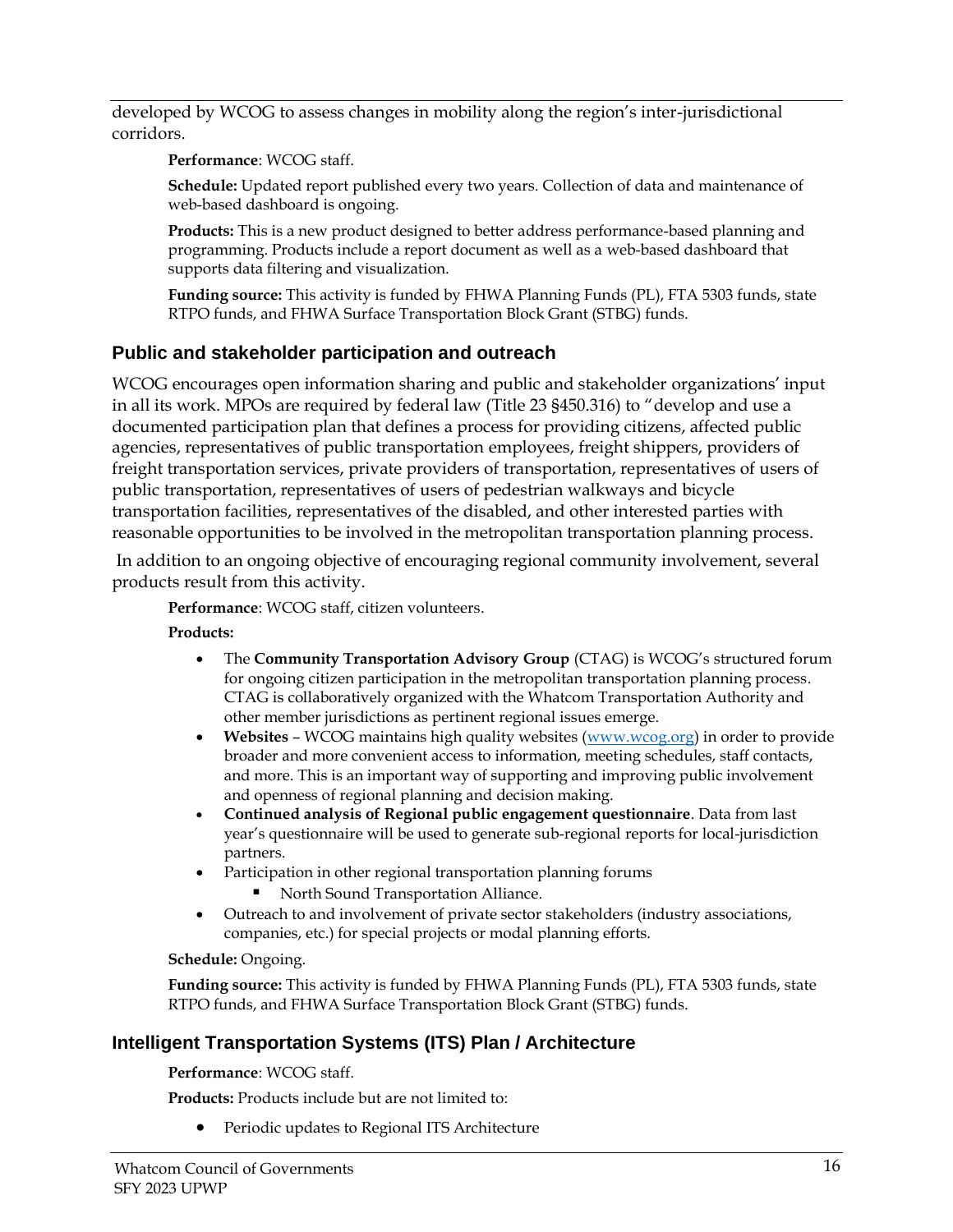• Systems engineering training and integration of principles into related planning, operations, and performance measurement initiatives.

**Schedule:** Ongoing.

**Funding source:** This activity is funded by FHWA Planning Funds (PL), FTA 5303 funds, state RTPO funds, and FHWA Surface Transportation Block Grant (STBG) funds.

### <span id="page-17-0"></span>**Cross-border panning & coordination – The IMTC Program**

WCOG is lead agency of the International Mobility and Trade Corridor (IMTC) Program.

IMTC is a regional, cross-border planning coalition focused on the transportation connections between Western Washington State and Lower Mainland British Columbia. Focused on the four U.S.-Canada land border ports-of-entry that comprise the Cascade Gateway and serve the Seattle, WA – Vancouver, BC corridor, the IMTC coalition includes state, provincial, and federal transportation agencies; federal inspection agencies, other federal agencies of both countries, atborder jurisdictions, trade and travel related industry associations, and non-governmental organizations. More information about IMTC is available at [theIMTC.com](http://www.theimtc.com/)

#### **Performance**: WCOG staff

**Products:**

- IMTC working group meetings -- preparation, participation, and facilitation.
- Data collection and reporting
	- Project list
	- Website
	- Annual resource manual
- Participation in the U.S.-Canada Transportation Border Working Group (TBWG)
- Ongoing stakeholder outreach to federal inspection agencies, state/provincial transportation agencies, local agencies, other government departments, and private sector stakeholders.

**Schedule:** Ongoing.

**Funding source:** This activity is funded by FHWA Planning Funds (PL), FTA 5303 funds, state RTPO funds, FHWA Surface Transportation Block Grant (STBG) funds, & FHWA CBI funds.

### **Transportation Demand Management – Smart Trips**

Smart Trips is the Whatcom region's strategy for **transportation demand management (TDM)** – multiple, coordinated activities at the community level that help people understand all of their transportation options and make the most of existing investments in transportation infrastructure and services.

In partnership with regional business, local governments, and public agencies, Smart Trips

engages with our region's residents and encourages them to make more of their trips by walking, biking, riding the bus, and sharing rides.



Administered and operated by WCOG with the support of the City of Bellingham, the Whatcom Transportation Authority, and the WSDOT Public Transportation Office, Smart Trips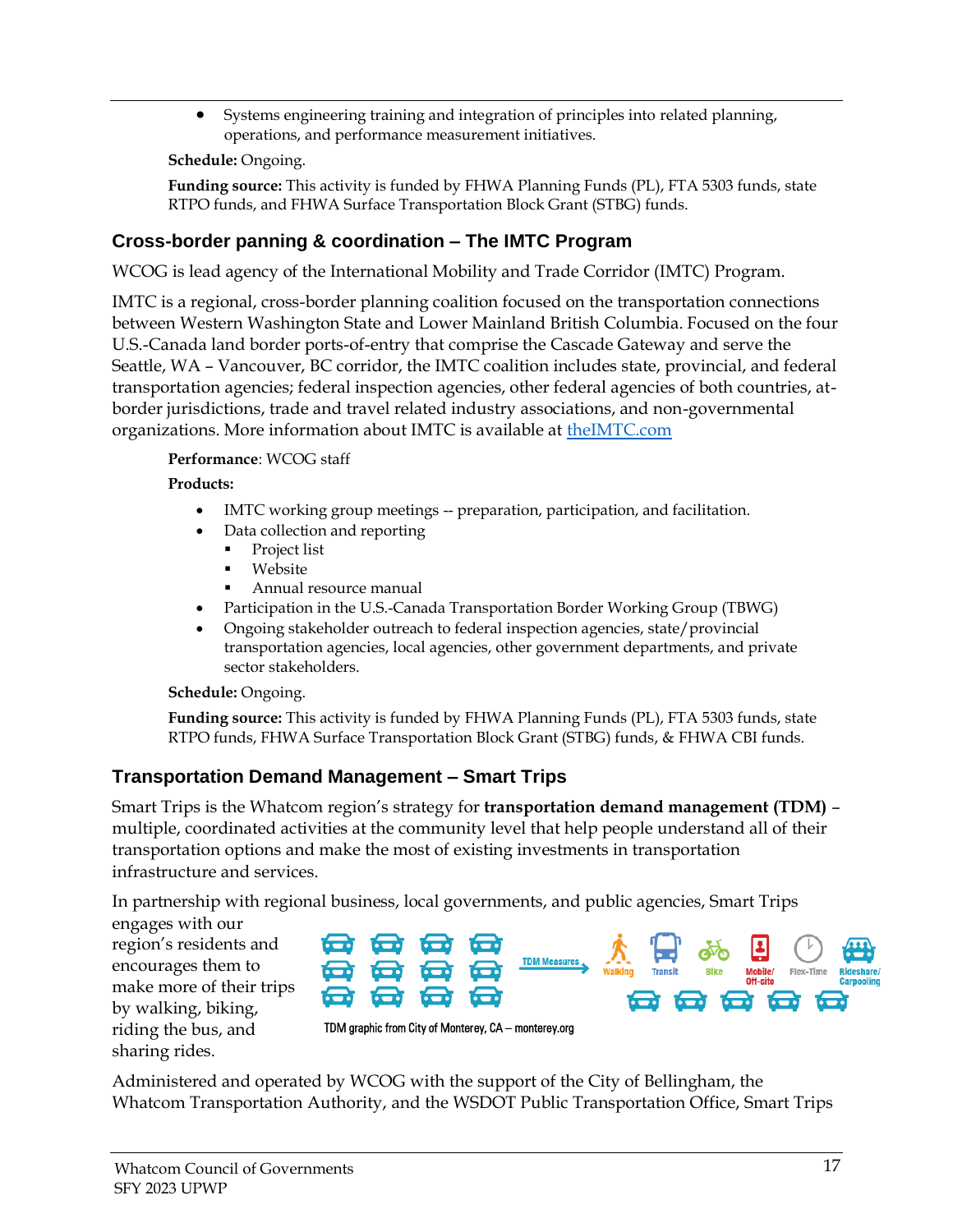employs programmatic strategies and resources that help people use transportation modes that make the most of our system investments and advance regional goals.

**Note:** Whatcom Smart Trips does not yet have full funding identified for all of SFY 2021. Thus, the program also appears in the *unfunded needs* section below.

#### **Performance**: WCOG staff

#### **Products:**

- Community outreach
- Website & online trip diary[: www.whatcomsmarttrips.org.](file:///C:/Users/WCOG/Downloads/www.whatcomsmarttrips.org)
- Incentives: A program of discount cards, gift certificates, cash prizes and recognition to motivate community members to try new forms of transportation.
- Employer programs: Support to businesses and organizations that want to promote sustainable transportation to their employees. This activity also encompasses WCOG's administration of regional compliance with the state's commute trip reduction (CTR) law.
- Mobility Management / Travel training: County-wide bus travel training for  $7<sup>th</sup>$  graders and seniors in partnership with WTA, school districts, and area senior centers.
- School programs: Bicycle skills courses at elementary schools; Summer camps for 12- to 14-year-olds that teach independent travel skills
- Administration

#### **Schedule:** Ongoing.

**Funding source:** These activities are funded by the City of Bellingham, the Whatcom Transportation Authority, & FTA (via WSDOT's Consolidated Grants Program).

### **Planning technical support for member jurisdictions**

WCOG staff often work with member jurisdictions' staff and WSDOT staff, giving technical and other support on planning and project work related to our core functions and shared objectives.

**Performance**: WCOG staff.

**Schedule:** Ongoing, when needed or requested.

**Products:** Products include but are not limited to

- Collaborative review and evaluation of federal and state funding opportunities including support with preparing applications.
- Evaluation and possible development at WCOG of a regional resource for production of benefit-cost analyses (BCAs) as required in applications for federal discretionary funding programs (Infra, Mega, and Rural)
- Research
- Data extraction and analysis
- Technical writing
- Mapping / GIS
- Graphics
- Sample surveys

**Funding source:** This activity is funded by FHWA Planning Funds (PL), FTA 5303 funds, state RTPO funds, and FHWA Surface Transportation Block Grant (STBG) funds.

### **Review of transportation planning requirements.**

With the 2021 passage of a new federal transportation authorization act (the Bipartisan Infrastructure Law – BIL), some new planning and programming elements have been added to existing requirements for MPOs. While some of the newer requirements (regarding climate action and housing for example) pertain directly to larger-population planning-areas, WCOG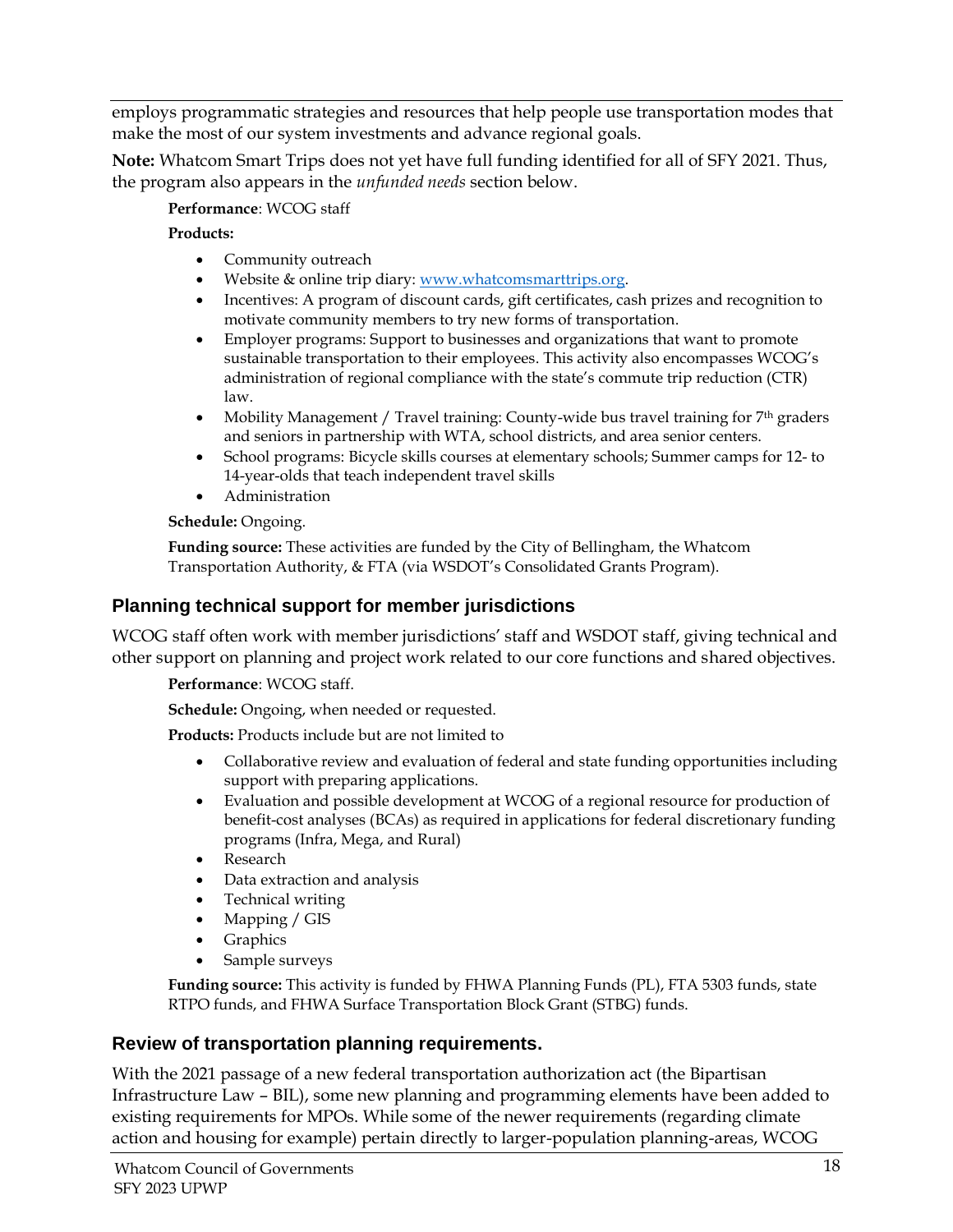will sees value in acknowledging these important themes and adopting related planning activities at an appropriate scale. Along with evaluation of new and forthcoming guidance on new and updated programs, we will engage partners to consider options for our region.

**Performance**: WCOG staff

**Products:** Updated methods and work planning.

**Schedule:** Ongoing as appropriate.

**Funding source:** This activity is funded by FHWA Planning Funds (PL), FTA 5303 funds, state RTPO funds, and FHWA Surface Transportation Block Grant (STBG) funds.

### **North Sound Transportation Alliance**

The North Sound Transportation Alliance (NSTA), is a coalition of concerned citizens, elected officials, and professional staff of transportation agencies from Washington's five northwesternmost counties: Whatcom, Skagit, Island, San Juan and northern Snohomish. The NSTA strives to develop better ways for people to move through the region by using all available modes in an effective network that does not rely solely on automobiles. More information about the NSTA is available at<https://wcog.org/programs/nsta/>

WCOG is also the current administrator/facilitator of the NSTA and will continue this function.

**Performance**: WCOG staff.

**Products & Schedule:** During SFY 2023, WCOG will continue its participation with the NSTA to coordinated support for inter-county transit between Whatcom, Skagit, Island, and Snohomish counties; advance strategies to improve cross-county transportation related to health care; support regionally connected trail planning and development; coordinate support for improving passenger rail; and improving multimodal connectivity with ferry terminals in the North Sound.

**Funding source:** This activity is funded by FHWA Planning Funds (PL), FTA 5303 funds, state RTPO funds, and FHWA Surface Transportation Block Grant (STBG) funds.

# <span id="page-19-0"></span>**RTPO planning**

WCOG's duties as an RTPO are defined under Washington state law, RCW 47.80.023. These duties are listed below along with how they relate to WCOG's SFY 2022 work plan.

The following RTPO duties are covered elsewhere in this work plan or do not need to be addressed in SFY 2022.

**1**. **Periodic preparation of a regional transportation strategy**. As both the regional MPO and the RTPO, this duty is covered under the previously covered Metropolitan Transportation Plan work activities.

**2**. **Regional transportation plan (RTP)**. As both the RTPO and MPO, WCOG combines the RTP and MTP as described in the previously described work activity.

**3. Development of six-year Transportation Improvement Program (TIP)**. This activity, which is also an MPO requirement, is treated as a separate, UPWP work category.

**4. RTP – county planning policies consistency.** *Where appropriate, certify consistency between the adopted regional transportation plan and county-wide planning policies adopted under RCW 36.70A.210.*

Whatcom County-wide planning policies have not changed since they were originally adopted under GMA.

WCOG expects to undertake the following RTPO activities during SFY 2023.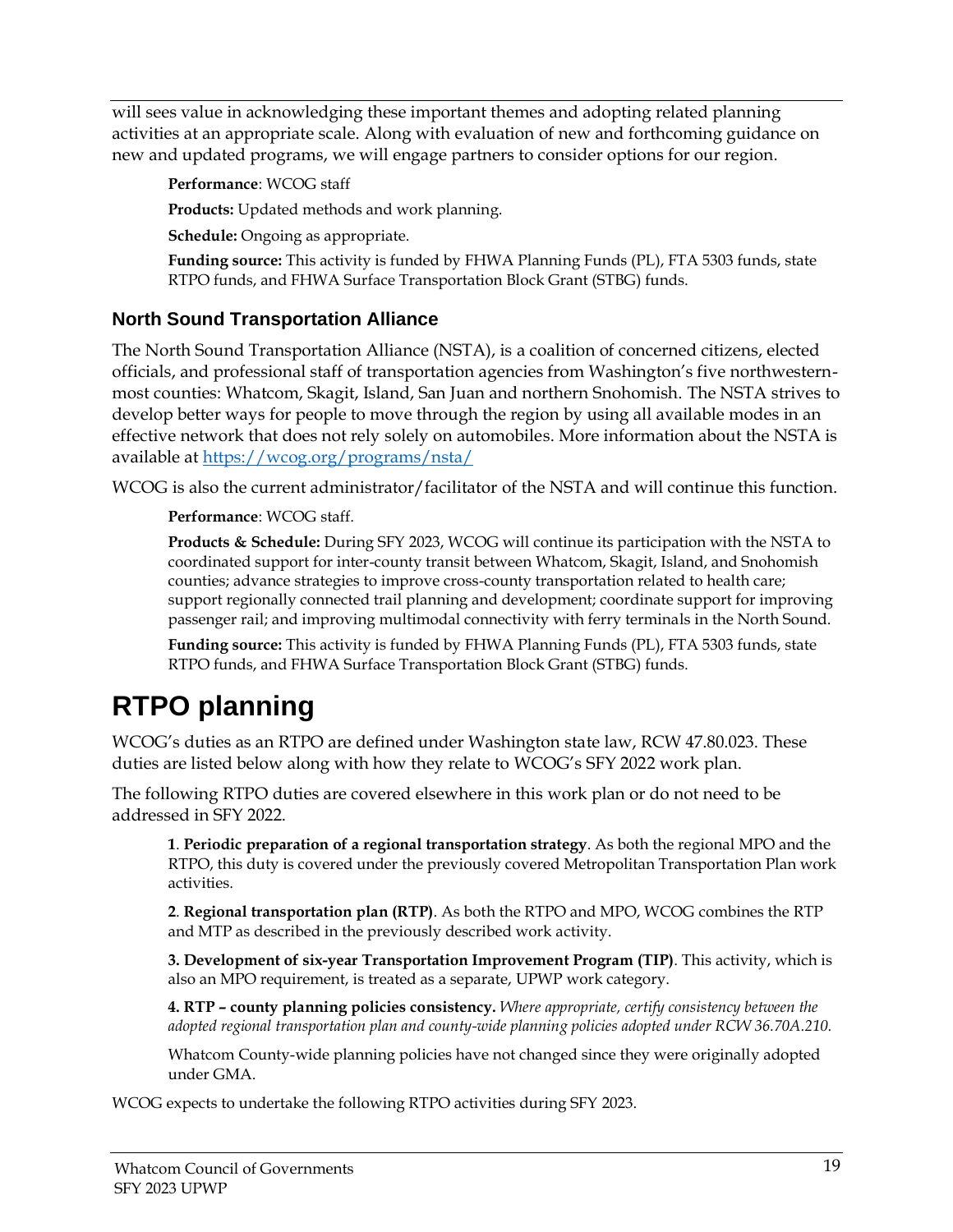#### **Certify consistency between RTP and local comprehensive plan transportation elements**

*Certify that the transportation elements of comprehensive plans adopted by counties, cities, and towns within the region reflect the guidelines and principles developed pursuant to RCW 47.80.026, are consistent with the adopted regional transportation plan, and, where appropriate, conform with the requirements of RCW 36.70A.070.*

This work was last completed for local jurisdictions' 2016 plan updates in 2017. If any local jurisdictions update their comprehensive plan transportation or land-use elements ahead of the standard update schedule, WCOG will perform the same certification review as required. The next due-date for regularly scheduled comprehensive plan updates for Whatcom County jurisdictions is June 2025.

#### **Performance**: WCOG staff

**Products:** Documentation of review of individual jurisdiction's draft comprehensive plan transportation elements and letters of certification and or observed inconsistencies delivered to each jurisdiction.

**Schedule:** Review and feedback

**Funding source:** This activity is funded by state RTPO funds.

#### **Human services transportation planning**

As with the regional / metropolitan transportation plan, an update of WCOG's Human Services Transportation Plan (HSTP) is also due in December 2022. WCOG's goal is to better incorporate the human services elements into the overall regional plan resulting in more efficient development and use of data and visualizations that both plans use. This approach will be better enabled by WCOG's shift to web-based publication of the regional plan.

#### **Performance**: WCOG staff.

**Products:**

- Outreach / expansion of HST Steering Committee.
- Convening of HST SC meetings and review of regional HST goals and gaps.
- Development of draft updated plan elements. Public engagement.
- Adoption of HSTP.
- Ongoing engagement with HST Steering Committee and facilitated dialogue with other, related outreach efforts such as WCOG's CTAG.

**Schedule:** HSTP adoption by December 31, 2022.

**Funding source:** This activity is funded by FHWA Planning Funds (PL), FTA 5303 & 5310 funds, state RTPO funds, and FHWA Surface Transportation Block Grant (STBG) funds.

#### **Level of Service (LOS) coordination and standard setting**

In fulfilment of its RTPO responsibilities to 1) encourage coordination among the region's jurisdictions with regard to LOS standards and 2) work with WSDOT to define and adopt an LOS standard for the region's non-HSS state routes.

#### **Performance**: WCOG staff.

**Products:** Outreach / expansion of HST Steering Committee. Convening of HST SC meetings and review of regional HST goals and gaps. Development of draft updated plan elements. Public engagement. Adoption of HSTP.

**Schedule:** HSTP adoption by December 31, 2022.

**Funding source:** This activity is funded by FHWA Planning Funds (PL), FTA 5303 & 5310 funds, state RTPO funds, and FHWA Surface Transportation Block Grant (STBG) funds.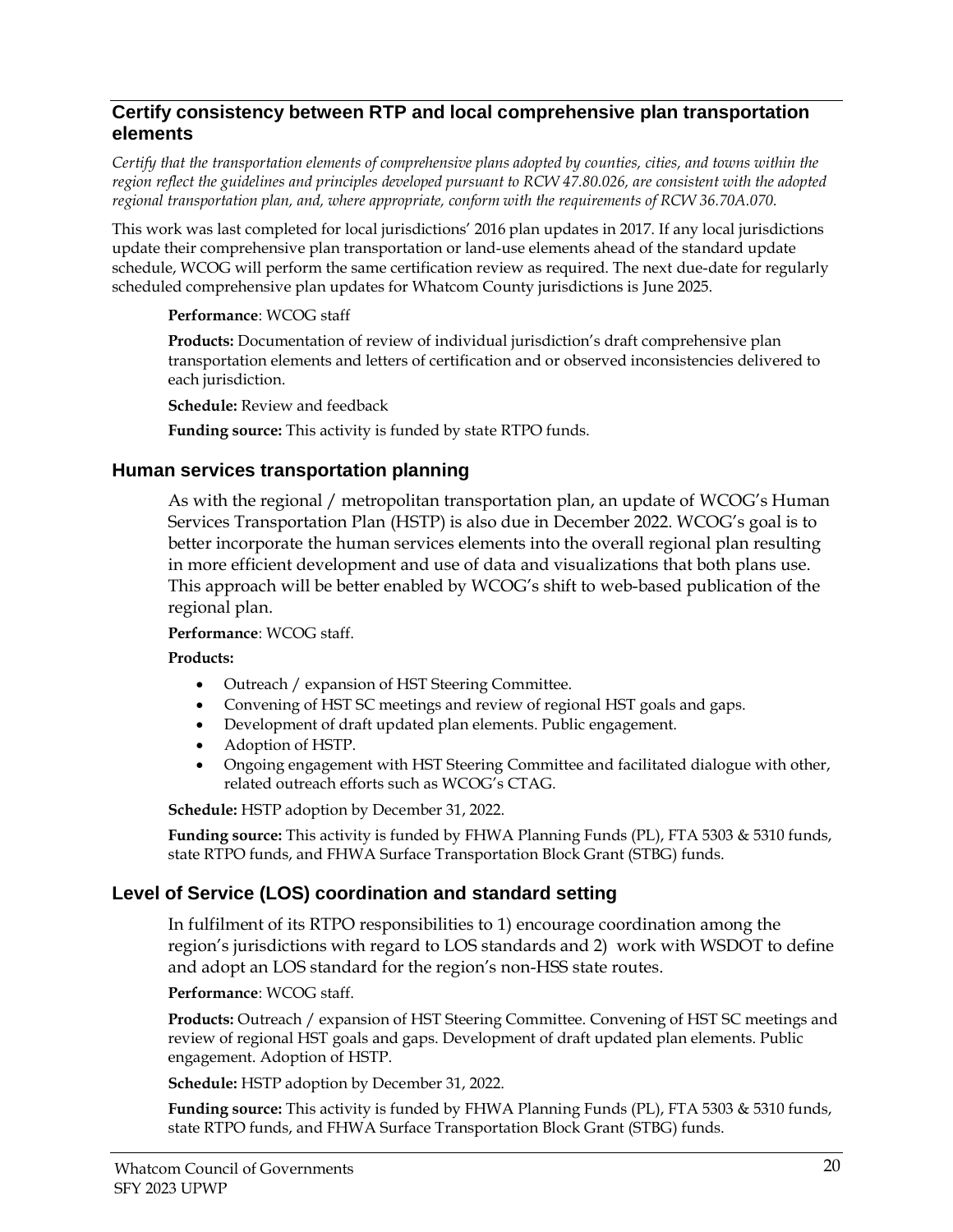# <span id="page-21-0"></span>**Data collection and analysis**

Supporting the above transportation planning functions requires analytical tools based on upto-date comprehensive data collection, information technology, and industry standard methods. The *data collection and analysis* core function includes support, maintenance, and application of a regional transportation demand model.

### **Maintenance of the regional transportation demand model**

WCOG will continue to maintain and operate a regional travel demand model to analyze current and forecast year impacts of transportation projects, changes in land use, and future growth and land-use decisions on the regional transportation system. As part of its metropolitan and regional transportation planning program, WCOG provides current and forecast model year data for member jurisdictions and other agencies.

The WCOG model was calibrated in 2019 to incorporate updated household travel survey data, demographics, road and transit networks, external activities, and updated traffic counts for model validation.

**Performance**: WCOG staff and consultant.

**Products:** Prepare 2021 or 2022 base year and updated 2045 forecast year for local jurisdictions comprehensive plan updates.

**Schedule:** The model update will inform upcoming planning products and projects, including local jurisdictions' plan-update EISs, and comprehensive plan's transportation chapters

**Funding source:** This activity is funded by FHWA Planning Funds (PL), FTA 5303 funds, state RTPO funds, and FHWA Surface Transportation Block Grant (STBG) funds.

### **Enhanced traffic counts & other trip data as appropriate**

These activities support efforts to improve performance-based planning and programming (PBPP) practices as well as improved collaboration with jurisdictions and WSDOT on corridor and sub-area studies.

**Performance**: WCOG staff and consultant.

**Products:** 

- Expanded regional traffic counts (all modes).
- Contracting traffic and freight counts for the state's 2023 FGTS system update.
- Acquisition of third-party system data when deemed useful or in support of member planning analyses (e.g. INRIX, HERE, StreetLight, etc.)

**Schedule:** Ongoing.

**Funding source:** This activity is funded by FHWA Surface Transportation Block Grant (STBG) funds.

### **Development and maintenance of geographic information systems (GIS)**

WCOG uses geographic information systems (GIS) to convert data to performance measures, map-based transportation system metrics, and visualization. Continued development of GIS and web-based, interactive mapping will be an important part of WCOG's strategy for enriching the visual display of information in the regional/metropolitan transportation plan -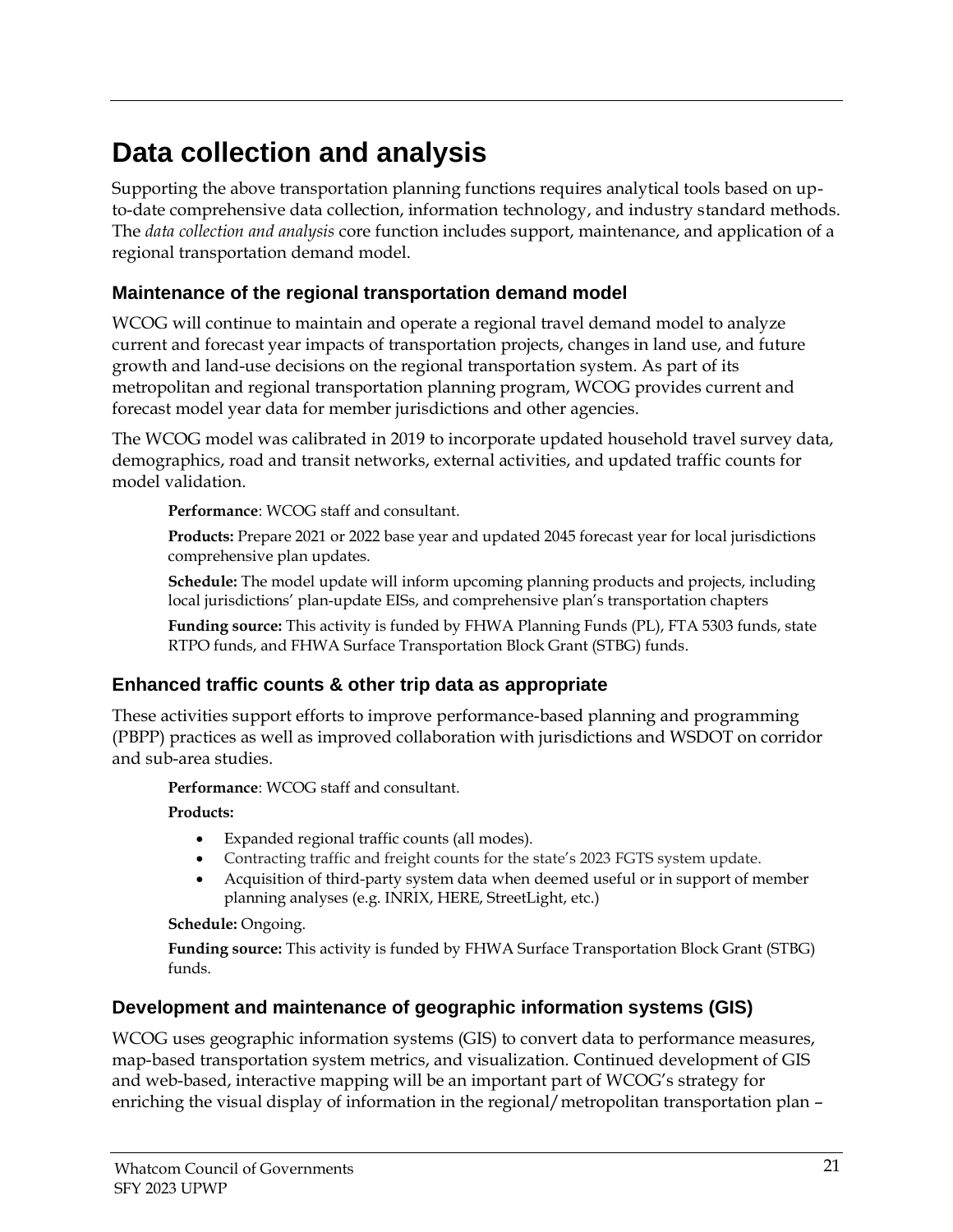helping provide more information to more of our community, jurisdictions, and agency partners.

**Performance**: WCOG staff

**Products:** Map making, data assembly and storage, update regional significant system geodatabase, online interactive map maintenance, and other regional products.

**Schedule:** Ongoing.

**Funding source:** This activity is funded by FHWA Planning Funds (PL), FTA 5303 funds, state RTPO funds, and FHWA Surface Transportation Block Grant (STBG) funds.

# **Federal functional classification system updates**

WCOG will continue to maintain regional functional classifications based on the 2010 Census urban and rural classification areas and *2013 Guidelines for Amending Functional Classification in Washington State* and make revisions with partners as needed.

**Performance**: WCOG staff

**Products:**

- Standardized and updated functionally classified regional road network.
- Work with WSDOT to modify adjusted urban areas in response to 2020 Census and FHWA's subsequent adjustment of urban areas for functional classification.

**Schedule:** Ongoing

**Funding source:** This activity is funded by FHWA Planning Funds (PL), FTA 5303 funds, state RTPO funds, and FHWA Surface Transportation Block Grant (STBG) funds.

# **Border Data Warehouse 3.0 operation and maintenance**

Having recently completed an overhaul of the [CascadeGatewayData.com](/Users/hughconroy/.CMVolumes/WCOG%20Files%20(WCOG)/WCOG%20Files/UPWP%20file%20directory%20-%20under%20construction/Administration/UPWP/SFY%2021/cascadegatewaydata.com) border data archive and website, including addition of new reporting and visualization tools using Tableau, this activity will continue WCOG's role in monitoring and managing periodic system maintenance.

**Performance**: WCOG staff and consultant.

**Products:** Updated cloud storage systems. Updated web-based user interface.

**Schedule:** Ongoing maintenance as needed.

**Funding source:** This activity is funded by FHWA Planning Funds (PL) and FHWA Surface Transportation Block Grant (STBG) funds.

# <span id="page-22-0"></span>**Programming**

# **Transportation Improvement Program (TIP) – Development & Amendments**

WCOG will coordinate with Whatcom County, its seven cities, Lummi Nation, the Nooksack Tribe, Whatcom Transportation Authority, The Port of Bellingham, and the Washington State Department of Transportation to develop the Metropolitan/Regional TIP. The Whatcom Transportation Policy Board will review all projects submitted by member jurisdictions and those using federal funds or having regional significance will be added to the Metropolitan/Regional TIP, as appropriate. When necessary, WCOG staff will coordinate with the jurisdictions to get clarification or additional information. Beyond initial compilation and approval, WCOG staff will document and submit TIP amendments as needed.

**Performance**: WCOG staff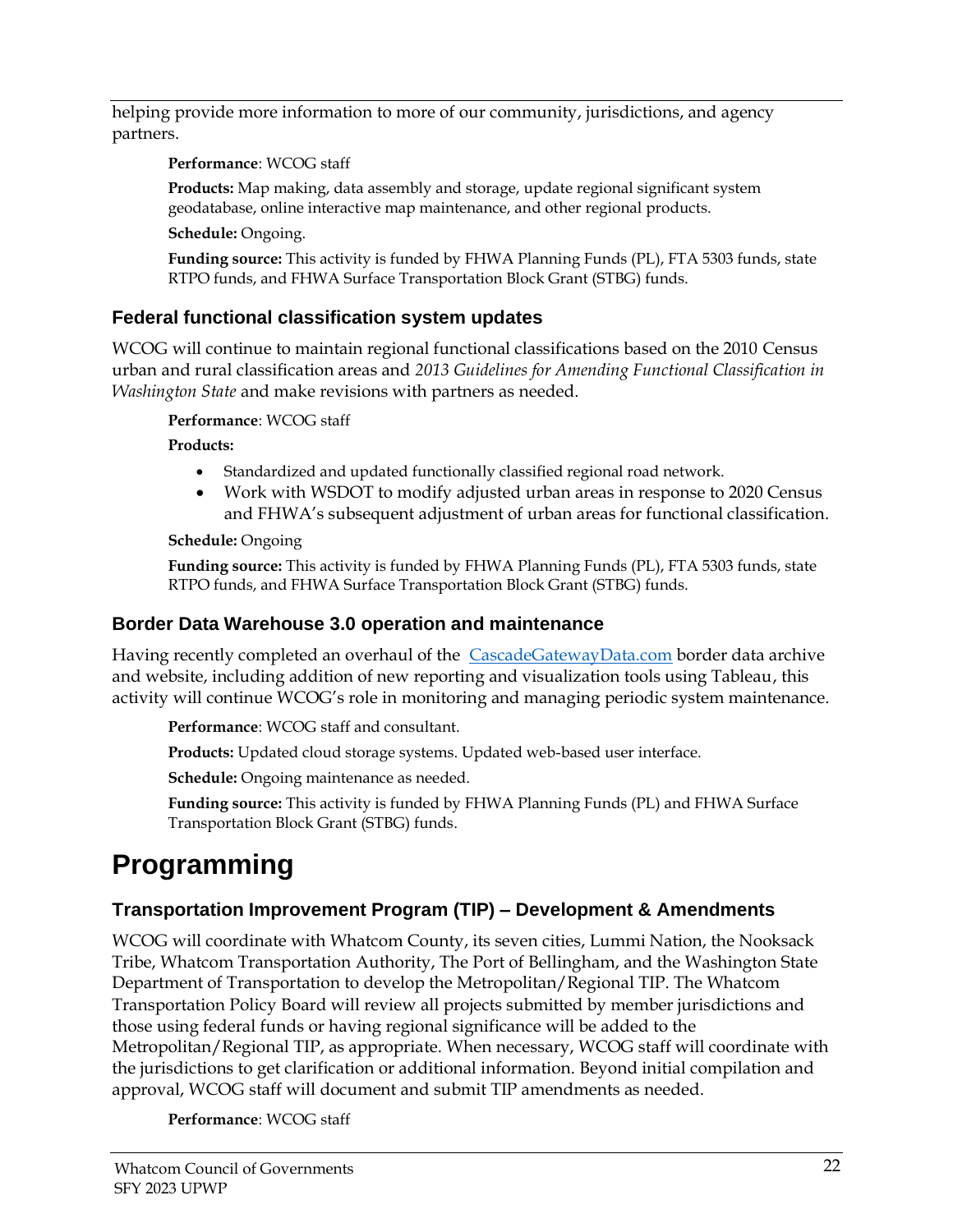**Products:** Annually completed and approved Metropolitan & Regional TIP. Certifications as needed. Appropriate project amendments and modifications as needed throughout the year.

**Schedule:** WCOG will begin the TIP process in June with completion scheduled for October. Updates and amendments will be undertaken as needed.

**Funding source:** This activity is funded by FHWA Planning Funds (PL), FTA 5303 funds, and state RTPO funds.

#### **Obligation status monitoring and reporting**

Federal funding availed to projects through the Surface Transportation Block Grant Program are required to be used in a timely manner and monitored along a schedule of award, obligation, and expenditure. WCOG will continue to work with WSDOT and regional jurisdictions to track delivery and help with amendments and document-changes as needed.

**Performance**: WCOG staff

#### **Products:**

- Compilation of ongoing project status from member jurisdictions.
- Periodic reports to WSDOT
- Status reports to member jurisdictions and the Whatcom Transportation Policy Board to encourage timely obligation.
- Annual list of project obligations report

#### **Schedule:** Ongoing

**Funding source:** This activity is funded by FHWA Planning Funds (PL), FTA 5303 funds, state RTPO funds, and FHWA Surface Transportation Block Grant (STBG) funds.

#### **Surface Transportation Block Grant (STBG) Program – Regional Funding Project Selection Process**

WCOG receives a suballocation of STBG fund (inclusive of TA funds) every year of about \$3 million to be distributed to eligible projects and activities in the region. To better align the administrative level-of-effort involved with the amount of available funding, WCOG conducts a project-selection process every other year – awarding a little over \$6 million at a time.

#### **Performance**: WCOG staff

#### **Products:**

- Determination of STBG funding amounts available by category (urban, rural, any-area, TA).
- PB-approved proposal-form with selection criteria and scoring guidance.
- Completed process of project prioritization recommendations by TTAG
- Approved list of prioritized projects selected to receive available funding.
- Annual list of project obligations report

**Schedule:** Typically, most work takes place in odd years from May up to the July Policy Board meeting. Some work occurs when/if projects run into issues using the awarded funds and TTAG and the PB need to be engaged to review and approve funds transfers between projects or other solutions to apply the funds to planned, eligible uses.

**Funding source:** This activity is funded by FHWA Planning Funds (PL), FTA 5303 funds, state RTPO funds, and FHWA Surface Transportation Block Grant (STBG) funds.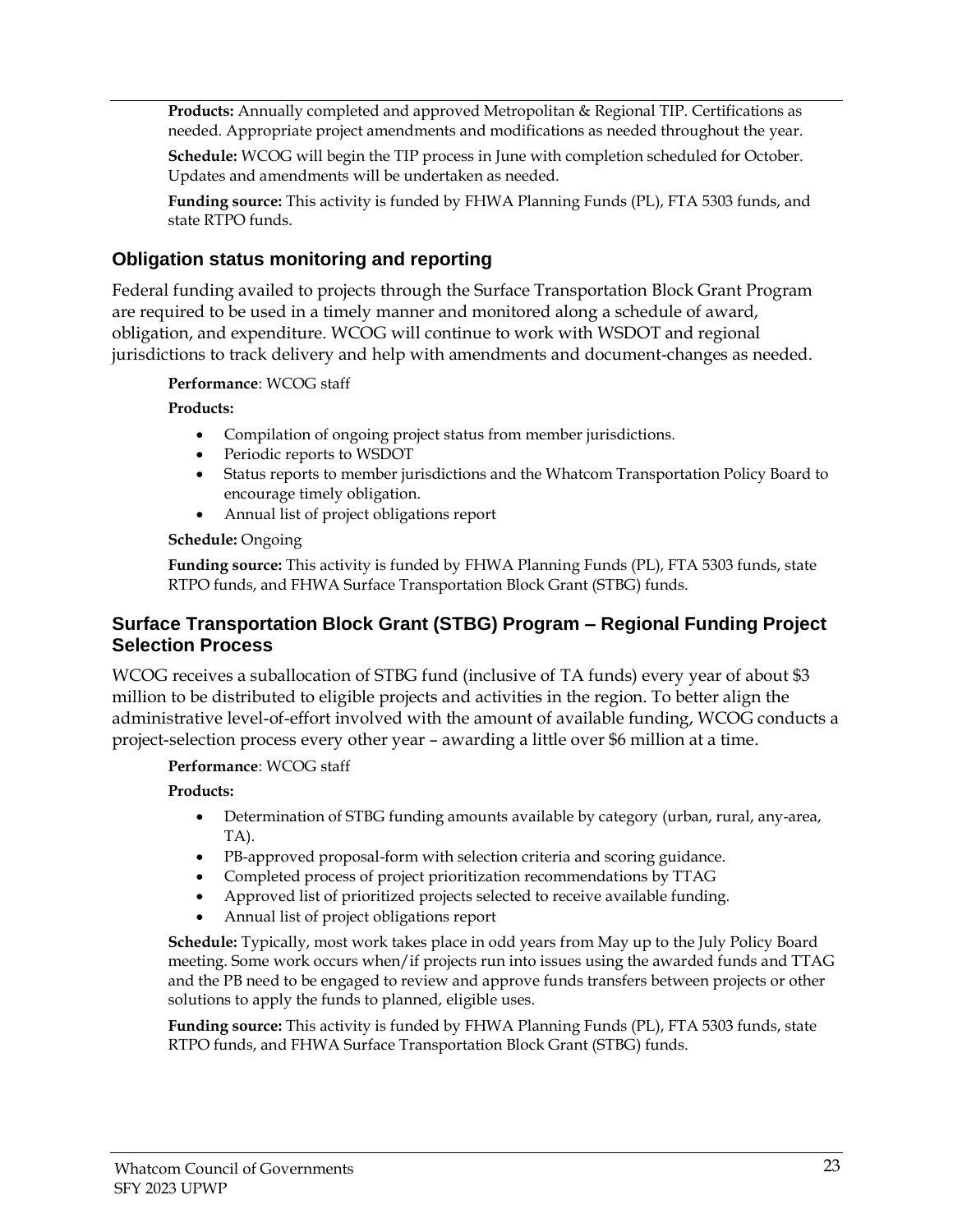# <span id="page-24-0"></span>**Unfunded priority programs and projects**

# **Smart Trips**

The Smart Trips program does not yet have full funding identified for SFY 2022. It is approximately \$86,000 short. WCOG is working with partner agencies and other state and federal agencies to develop future funding strategies to fund the \$300,000 annual program cost.

## **Smart Trips website update**

The [Smart Trips website](https://www.whatcomsmarttrips.org/) – the essential hub for so much of WCOG's TDM strategies such as trip-logging, incentive programs, employer-partner promotions, etc. – has not been updated in over a decade. Relative to contemporary websites that focus on trip-making and optimization of mode-shift initiatives, the current Smart Trips website is not able to support the features people now expect, e.g., trip mapping tools, individual visualized statistics, incentive tracking that includes gamification, etc. Multiple companies have emerged in recent years that both offer market-based transportation services (e.g. Scoop, RideAmigos, others) and offer modules of the underlying software (e.g. – a ride-matching tool, an automated trip-logging app, etc.). Based on initial research, it is estimated that a Smart Trips website update would cost between \$50,000 and \$75,000 with a likely service and maintenance arrangements costing \$3,000 annually.

# **International Mobility and Trade Corridor Program (IMTC)**

For the last three biennia, WCOG's IMTC Program has been funded in part with a \$100,000/year contribution from WSDOT. While WCOG is hopeful this support will continue, it is never guaranteed and so is listed here as a funding gap for future activity. WSDOT's funding decision is in part based on an expectation that Canadian agencies will also support the IMTC Program. This dynamic has continued with recent financial support for IMTC projects from Transport Canada and B.C. Ministry of Transportation and Infrastructure.

## **North Sound Transportation Alliance (NSTA) coordination**

WCOG has served as the coordinating agency for NSTA for several years. It used to use approximately \$25,000 year of funds remaining from a federal grant to fund this work. WCOG has since continued to perform this function as part of its work plan though at a bare-bones level. Funding like that available before would cover better planning documentation for NSTA including project proposals for potential project funding sources (including grant applications).

# **Passenger-only ferry business plan**

In 2021, the Puget Sound Regional Council concluded a multi-regional passenger only ferry feasibility study that was commissioned by the WA State Legislature. Of the many routes analyzed, a Bellingham-Friday Harbor route was identified as being in the top tier of potential routes. While many important feasibility factors are covered in the report and the findings are very encouraging, any next steps towards operations are up to other entities.

This project would use the feasibility study as a point of departure for convening possible operators in both Whatcom and San Juan counties to define the level of interest, potential operators, financing and governance, etc. The results range from a finding of insufficient interest to formation of a preliminary business plan with likely operator(s), routes, financial plan, etc. Phase 1: \$50,000. Phase 2: \$50,000.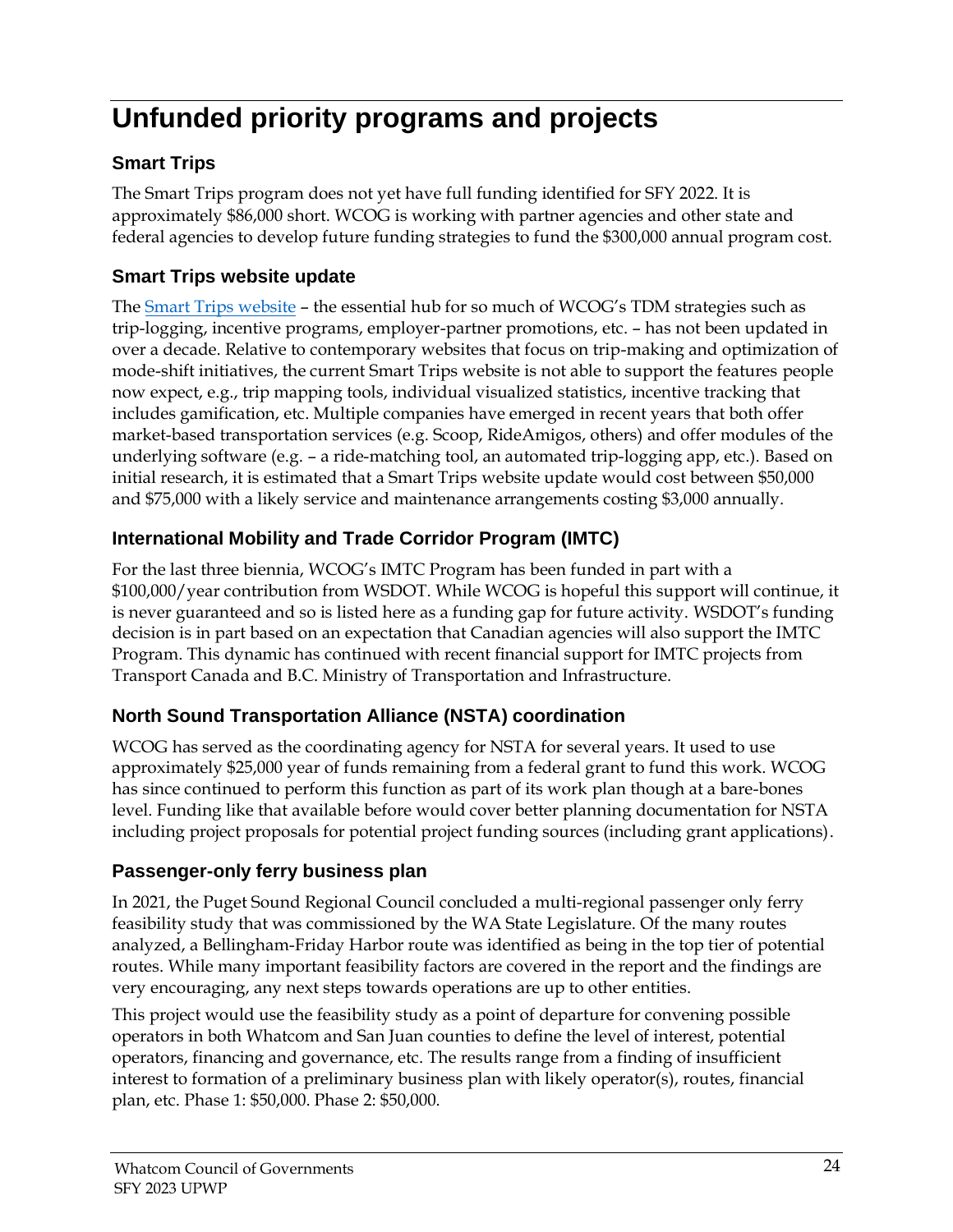### **Planner 1**

WCOG could make excellent use of an entry-level planner. Current funding levels don't support this. (\$95,000)

## **Smart Trips Integrated Digital Platform (IDP) Phase 2**

WCOG recently received funding from the Port of Bellingham to replace the Smart Trips website which is functionally obsolete. The new website (and backend system) will enable Phase 2 activities such as the addition of hosted ride-sharing services, incentives gamification, mapping, automatic trip logging, etc. – all of which would work seamlessly across various types of devices (computers, tablets, phones). \$40,000.

## **Regional Crossing Guard Program Evaluation**

Various regional TDM and SRTS partners have expressed interest in establishing/reestablishing adult crossing guards for higher-risk intersections near elementary schools. This currently unfunded endeavor would entail a literature review of best practices, consultations with stakeholders (school districts, law enforcement, state SRTS program representatives, etc.) and development of alternatives for funding and supporting a effective crossing-guard implementation at a scale(s) appropriate for the Whatcom region. \$25,000

## **Smart Trips elementary school bike rodeos**

Continuation of elementary school bike rodeos – focused on teaching bike transportation safety and skills—is not currently funded. As COVID restrictions lift, interest in these programs as well as their relationship to Safe Routes to School investments is expected to increase. Estimated funding need for this work is \$40,000 per year. Opportunities for sponsorships from local businesses are likely as well.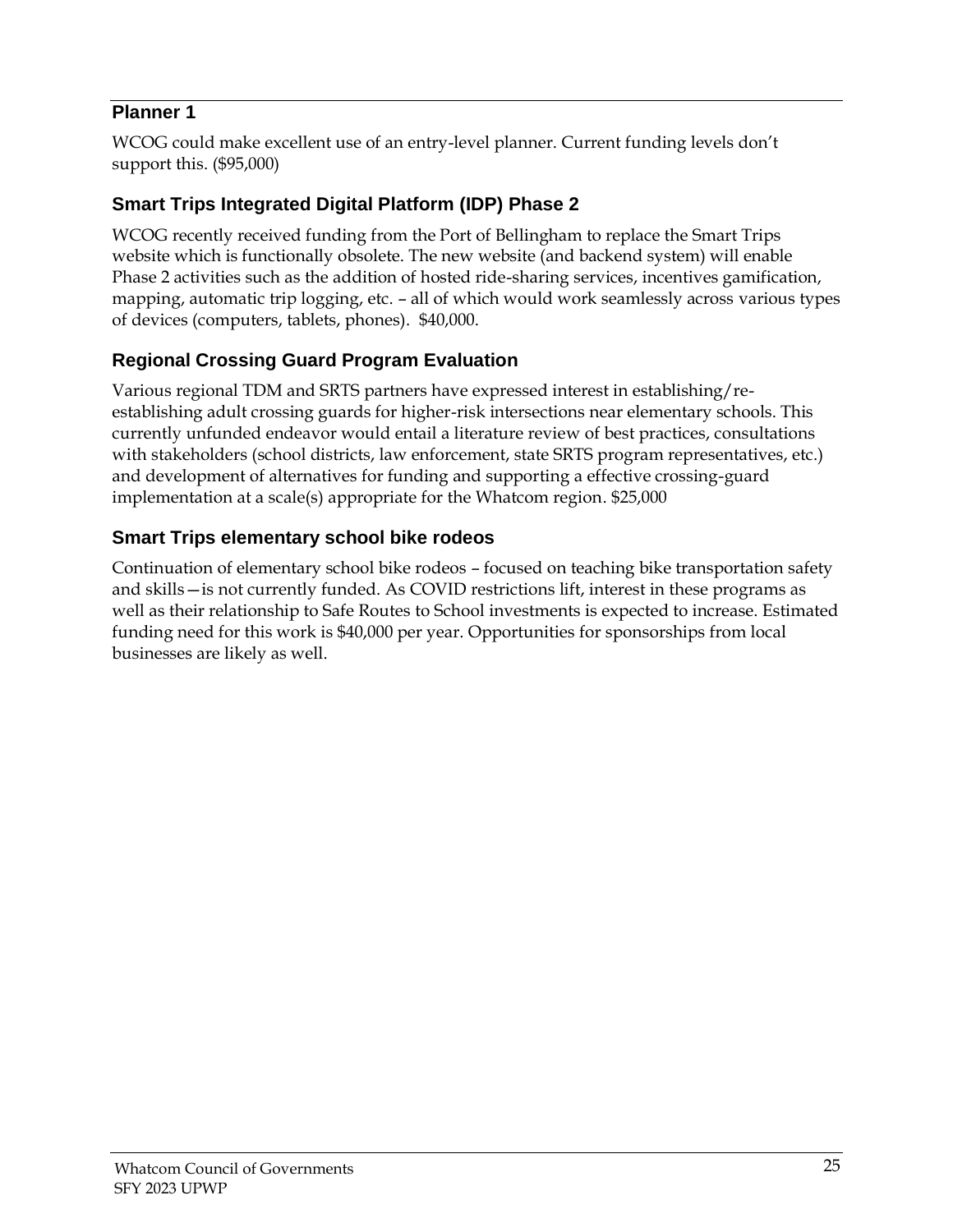# **Appendices**

# **Appendix A – Budget and financial detail**

Passenger-only ferry business plan the state of the state of the state of the state of the state of the state of the state of the state of the state of the state of the state of the state of the state of the state of the s Planner 1 **1** \$95,000 Smart Trips Elementary School Bike Rodeos \$40,000

<span id="page-26-0"></span>

|                                                                      | <b>SFY 2023 Funding Sources</b> |         |                            |              |                                                     |       |                         |                                |            |                                |                         |             |                          |              |
|----------------------------------------------------------------------|---------------------------------|---------|----------------------------|--------------|-----------------------------------------------------|-------|-------------------------|--------------------------------|------------|--------------------------------|-------------------------|-------------|--------------------------|--------------|
|                                                                      |                                 | Federal |                            | <b>State</b> |                                                     | Local |                         |                                |            |                                |                         |             |                          |              |
| <b>Work categories</b>                                               | <b>FHWA</b><br>PL.<br>2023      | C/O     | <b>FTA</b><br>5303<br>2023 | C/O          | <b>FHWA STBGU</b><br><b>UPWP</b> supplement<br>2023 | C/O   | <b>Other</b><br>Federal | <b>RTPO</b><br><b>Planning</b> | <b>CTR</b> | <b>WTA</b><br><b>Fed Match</b> | <b>Various</b><br>other | <b>Dues</b> | <b>Canadian</b><br>(SUS) | <b>Total</b> |
| Funding-source total $\rightarrow$                                   | \$287,524                       | \$0     | \$77,953                   | \$0          | \$353,659                                           | \$0   | \$225,000               | \$88,760                       | \$70,000   | \$12,166                       | \$115,000               | \$128,819   | \$23,500                 | \$1,382,381  |
| <b>Program administration</b>                                        | \$14,376                        |         | \$3,898                    |              | \$17,683                                            |       |                         | \$1,775                        |            | \$609                          |                         | \$5,002     |                          | \$43,343     |
| Professional development and staff training                          | \$5,032                         |         | \$1,364                    |              | \$6,189                                             |       |                         | \$621                          |            | \$213                          |                         | \$1,751     |                          | \$15,170     |
| Coordination/communication with federal and state legislators        | \$1,725                         |         | \$468                      |              | \$2,122                                             |       |                         | \$213                          |            | \$73                           |                         | \$600       |                          | \$5,201      |
| Unified Planning Work Program (UPWP)                                 | \$3,163                         |         | \$857                      |              | \$3,890                                             |       |                         | \$391                          |            | \$134                          |                         | \$1,101     |                          | \$9,536      |
| UPWP annual performance & expenditure report                         | \$1,438                         |         | \$390                      |              | \$1,768                                             |       |                         | \$178                          |            | \$61                           |                         | \$500       |                          | \$4,334      |
| Titlle VI reporting                                                  | \$2,013                         |         | \$546                      |              | \$2,476                                             |       |                         | \$249                          |            | \$85                           |                         | \$700       |                          | \$6,067      |
| Self-Certification Document                                          | \$1,006                         |         | \$273                      |              | \$1,238                                             |       |                         | \$124                          |            | \$43                           |                         | \$350       |                          | \$3,034      |
| <b>Transportation planning &amp; programs</b>                        | \$117,885                       |         | \$31,961                   |              | \$145,000                                           |       | \$165,000               | \$36,392                       | \$70,000   | \$4,988                        | \$115,000               | \$69,780    |                          | \$756,005    |
| Metropolitan & Regional Transportation Plan update & strategy        | \$18,862                        |         | \$5,114                    |              | \$23,200                                            |       |                         | \$5,823                        |            | \$798                          |                         | \$6,565     |                          | \$60,361     |
| Regional & statewide activities with WSDOT & other MPO members       | \$18,862                        |         | \$5,114                    |              | \$23,200                                            |       |                         | \$5,823                        |            | \$798                          |                         | \$6,565     |                          | \$60,361     |
| Evaluation & integration of new federal and state funding programs   | \$2,358                         |         | \$639                      |              | \$2,900                                             |       |                         | \$728                          |            | \$100                          |                         | \$821       |                          | \$7,546      |
| Performance reporting                                                | \$8,252                         |         | \$2.237                    |              | \$10,150                                            |       |                         | \$2,547                        |            | \$349                          |                         | \$2.872     |                          | \$26,408     |
| Public and stakeholder participation and outreach                    | \$7,073                         |         | \$1,918                    |              | \$8,700                                             |       |                         | \$2,183                        |            | \$299                          |                         | \$2.462     |                          | \$22,635     |
| Intelligent Transportation System (ITS) Plan                         | \$1,179                         |         | \$320                      |              | \$1,450                                             |       |                         | \$364                          |            | \$50                           |                         | \$410       |                          | \$3,772      |
| Cross-border planning coordination - The IMTC Program                | \$36,544                        |         | \$9,908                    |              | \$44,950                                            |       | \$50,000                | \$11,281                       |            | \$1,546                        |                         | \$12,719    |                          | \$166,949    |
| Transportation Demand Management - Whatcom Smart Trips Program       | \$5,894                         |         | \$1,598                    |              | \$7,250                                             |       | \$115,000               | \$1,820                        | \$70,000   | \$249                          | \$115,000               | \$30,801    |                          | \$347,612    |
| Planning technical support for member jurisdictions                  | \$11,788                        |         | \$3,196                    |              | \$14,500                                            |       |                         | \$3,639                        |            | \$499                          |                         | \$4,103     |                          | \$37,726     |
| Review of transportation planning requirements                       | \$2,358                         |         | \$639                      |              | \$2,900                                             |       |                         | \$728                          |            | \$100                          |                         | \$821       |                          | \$7,546      |
| North Sound Transportation Alliance (NSTA)                           | \$4,715                         |         | \$1,278                    |              | \$5,800                                             |       |                         | \$1,456                        |            | \$200                          |                         | \$1,641     |                          | \$15,090     |
| <b>RTPO</b> planning                                                 |                                 |         |                            |              |                                                     |       | \$10,000                | \$13,314                       |            |                                |                         |             |                          | \$23,314     |
| Certify consistency: RTP & local comp. plans                         |                                 |         |                            |              |                                                     |       |                         | \$1,331                        |            |                                |                         |             |                          | \$1,331      |
| Human Services Transportation planning (HSTP)                        |                                 |         |                            |              |                                                     |       | \$10,000                | \$2,663                        |            |                                |                         |             |                          |              |
| Level of Servcice - coordination & standard adoption                 |                                 |         |                            |              |                                                     |       |                         | \$9,320                        |            |                                |                         |             |                          | \$9,320      |
| Data collection and analysis                                         | \$129,386                       |         | \$35,079                   |              | \$159,147                                           |       | \$50,000                | \$32,841                       |            | \$5,475                        |                         | \$45,031    | \$23,500                 | \$480,458    |
| Maintenance of the regional transportation demand model              | \$56,930                        |         | \$15,435                   |              | \$70,024                                            |       |                         | \$14,450                       |            | \$2,409                        |                         | \$19,814    |                          | \$179,062    |
| Enhanced Traffic counts (all modes) & other trip data as appropriate | \$25,877                        |         | \$7,016                    |              | \$31,829                                            |       |                         | \$6,568                        |            | \$1,095                        |                         | \$9,006     |                          | \$81,391     |
| Development and maintenance of GIS resources                         | \$42,697                        |         | \$11,576                   |              | \$52,518                                            |       |                         | \$10,838                       |            | \$1,807                        |                         | \$14,860    |                          | \$134,296    |
| Federal functional classification system updates and monitoring      | \$2.588                         |         | \$702                      |              | \$3,183                                             |       |                         | \$657                          |            | \$109                          |                         | \$901       |                          | \$8,139      |
| Border Data Warehouse operations and maintenance                     | \$1.294                         |         | \$351                      |              | \$1,591                                             |       |                         | \$328                          |            | \$55                           |                         | \$450       |                          | \$4,070      |
| Cross-border Truck Study / Data Collection (IMTC)                    |                                 |         |                            |              |                                                     |       | \$50,000                |                                |            |                                |                         |             | \$23,500                 | \$73,500     |
| Programming                                                          | \$25,877                        |         | \$7,016                    |              | \$31,829                                            |       |                         | \$4,438                        |            | \$1,094                        |                         | \$9,006     |                          | \$79,260     |
| TIP development & amendments                                         | \$12,939                        |         | \$3,508                    |              | \$15,915                                            |       |                         | \$2,219                        |            | \$547                          |                         | \$4,503     |                          | \$39,630     |
| Obligation status monitoring and reporting                           | \$5,175                         |         | \$1,403                    |              | \$6,366                                             |       |                         | \$888                          |            | \$219                          |                         | \$1,801     |                          | \$15,852     |
| STBG project-selection process                                       | \$7.763                         |         | \$2.105                    |              | \$9.549                                             |       |                         | \$1.331                        |            | \$328                          |                         | \$2.702     |                          | \$23,778     |
| Unfunded priority programs & projects                                | \$235,000                       |         |                            |              | Unfunded priority programs & projects cont.         |       |                         |                                |            |                                |                         |             |                          |              |
| Smart Trips IDP Phase 2                                              | \$40,000                        |         | NSTA admin funding         |              |                                                     |       | \$25,000                |                                |            |                                |                         |             |                          |              |
|                                                                      |                                 |         |                            |              |                                                     |       |                         |                                |            |                                |                         |             |                          |              |